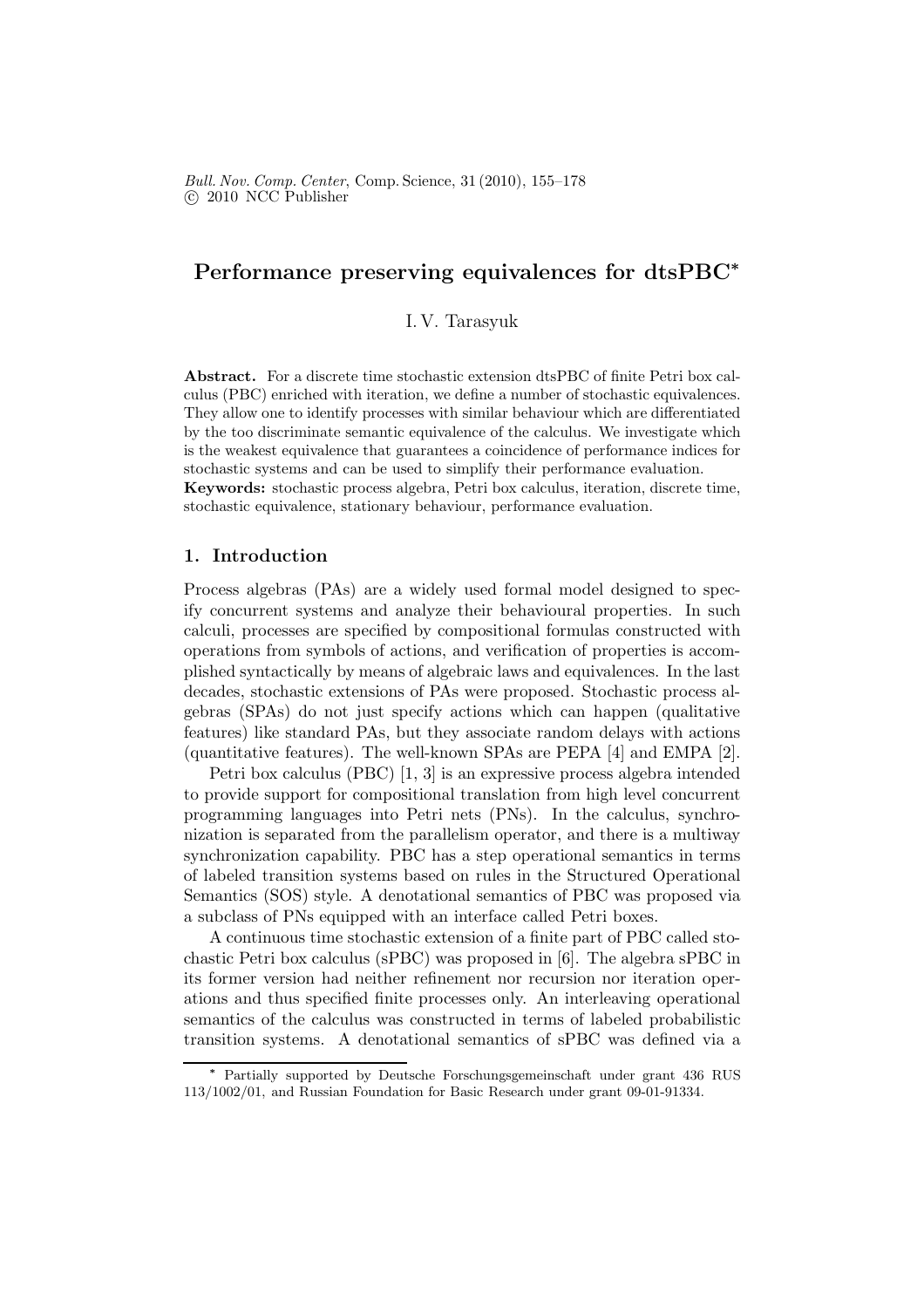subclass of labeled continuous time stochastic PNs (LCTSPNs) called stochastic Petri boxes (s-boxes). The iteration operation was added to sPBC in [5] to specify infinite processes.

A discrete time stochastic extension dtsPBC of finite PBC was presented in [7, 9]. A step operational semantics of the algebra was constructed with the use of labeled probabilistic transition systems. dtsPBC has a denotational semantics based on a subclass of labeled discrete time stochastic PNs (LDTSPNs) called discrete time stochastic Petri boxes (dts-boxes). A number of stochastic equivalences were proposed to identify processes with similar behaviour which are differentiated by the semantic equivalence of dtsPBC. The interrelations of all the introduced equivalences were studied. In [8], the syntax of dtsPBC was supplemented by the iteration operator.

Since dtsPBC has a discrete time semantics and geometrically distributed delays in the states unlike sPBC with continuous time semantics and exponentially distributed delays, the calculi apply two different approaches to the stochastic extension of PBC, in spite of some similarity of their syntax and semantics inherited from PBC. The main advantage of dtsPBC is that concurrency is treated naturally, like in PBC, whereas in sPBC parallelism is simulated by interleaving obliging one to collect the information on causal independence of activities before constructing the semantics.

In this paper, a problem of performance preservation by the equivalence notions is discussed within dtsPBC enriched with iteration. First, we present syntax of the calculus. Second, we describe its operational semantics in terms of labeled transition systems and the denotational semantics based on a subclass of LDTSPNs. Further, we propose a number of stochastic equivalences based on transition systems without empty behaviour. We investigate which equivalences guarantee identity of stationary behaviour, and which of them is the weakest one. The mentioned property implies a coincidence of performance indices based on steady-state probabilities of the modeled stochastic systems. It can be used for performance analysis simplification due to the state space reduction modulo the equivalences.

The paper is organized as follows. The syntax of dtsPBC is presented in Section 2. Section 3 describes the operational semantics of the calculus and Section 4 presents its denotational semantics. Stochastic equivalences are defined in Section 5. In Section 6 the relations are applied to the stationary behaviour comparison. Section 7 summarizes the results obtained.

## 2. Syntax

In this section, we propose the syntax of the discrete time stochastic extension of finite PBC enriched with iteration and called dtsPBC.

We denote the *set of all finite multisets* over X by  $N_f^X$ . Let  $Act =$  $\{a, b, \ldots\}$  be the set of *elementary actions*. Then  $\widehat{Act} = \{\hat{a}, \hat{b}, \ldots\}$  is the set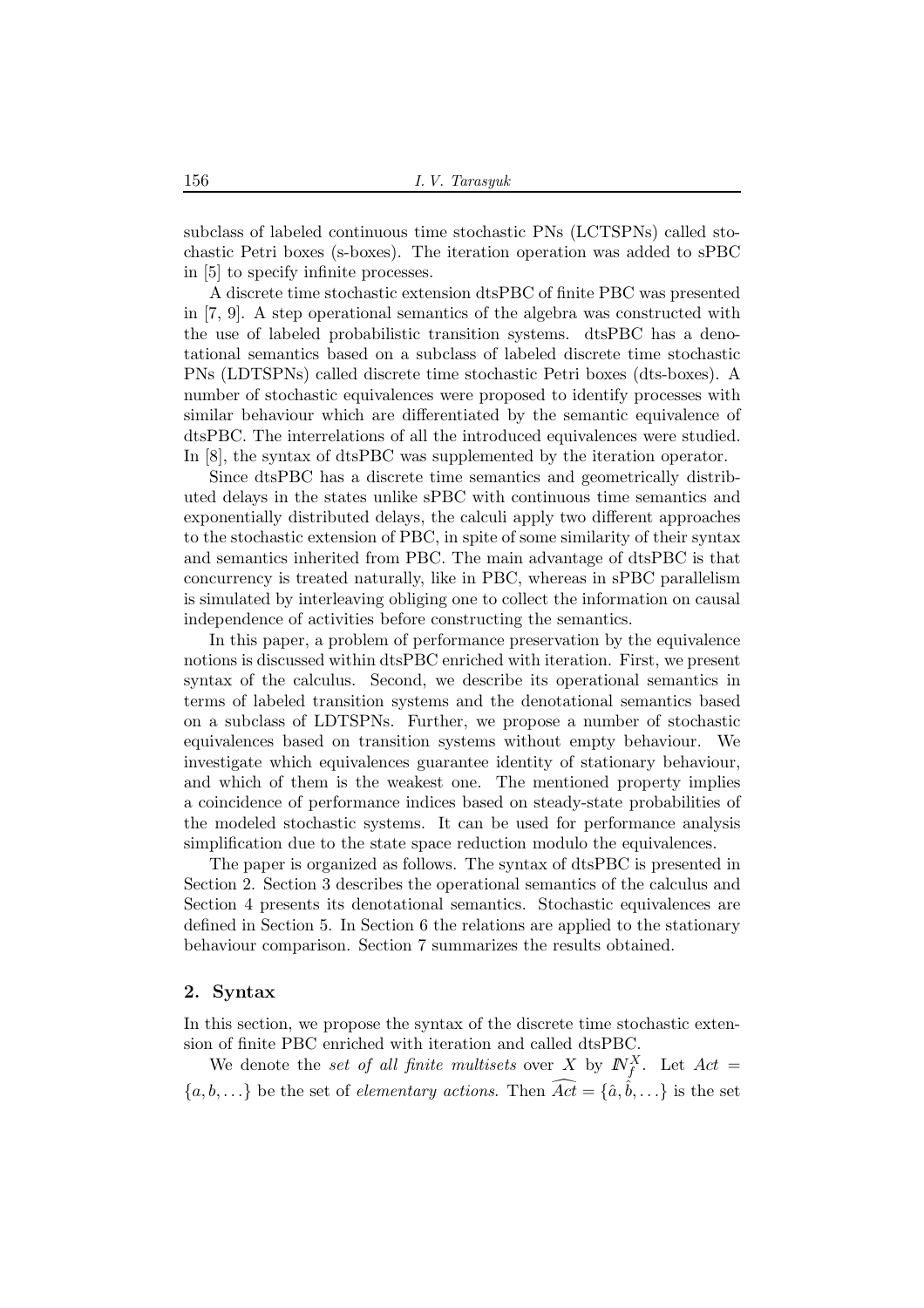of *conjugated actions (conjugates)* s.t.  $a \neq \hat{a}$  and  $\hat{a} = a$ . Let  $\mathcal{A} = Act \cup \widehat{Act}$ be the set of *all actions*, and  $\mathcal{L} = \mathbb{N}_{f}^{\mathcal{A}}$  be the set of *all multiactions*. Note that  $\emptyset \in \mathcal{L}$ , this corresponds to an internal activity, i.e., the execution of a multiaction containing no visible actions. The *alphabet* of  $\alpha \in \mathcal{L}$  is  $\mathcal{A}(\alpha) = \{x \in \mathcal{A} \mid \alpha(x) > 0\}.$ 

An *activity (stochastic multiaction)* is a pair  $(\alpha, \rho)$ , where  $\alpha \in \mathcal{L}$  and  $\rho \in$  $(0, 1)$  is the probability of the multiaction  $\alpha$ . The multiaction probabilities are used to calculate those of state changes (steps) at discrete time moments. Let  $\mathcal{SL}$  be the set of *all activities*. Let us note that the same multiaction  $\alpha \in \mathcal{SL}$ L may have different probabilities in the same specification. The *alphabet* of  $(\alpha, \rho) \in \mathcal{SL}$  is defined as  $\mathcal{A}(\alpha, \rho) = \mathcal{A}(\alpha)$ . For  $(\alpha, \rho) \in \mathcal{SL}$ , we define its *multiaction part* as  $\mathcal{L}(\alpha, \rho) = \alpha$  and its *probability part* as  $\Omega(\alpha, \rho) = \rho$ .

Activities are combined into formulas by the following operations: *sequential execution*; *choice*  $\parallel$ , *parallelism*  $\parallel$ , *relabeling* [f] of actions, *restriction* rs over an action, *synchronization* sy on an action and its conjugate and *iteration* [∗∗] with three arguments: initialization, body and termination.

Sequential execution and choice have the standard interpretation, but parallelism does not include synchronization. Relabeling functions  $f : A \rightarrow$ A are bijections preserving conjugates, i.e.,  $\forall x \in \mathcal{A}$   $f(\hat{x}) = f(x)$ . Relabeling is extended to multiactions in a usual way: for  $\alpha \in \mathcal{L}$  let  $f(\alpha) = \sum_{x \in \alpha} f(x)$ . Restriction over an action a means that for a given expression any process behaviour containing  $\alpha$  or its conjugate  $\hat{\alpha}$  is not allowed. In the iteration, the initialization subprocess is executed first, then the body is performed zero or more times, and, finally, the termination subprocess is executed.

Let  $\alpha, \beta \in \mathcal{L}$  be multiactions s.t. for some  $a \in Act$  we have  $a \in \alpha$  and  $\hat{a} \in \beta$  or  $\hat{a} \in \alpha$  and  $a \in \beta$ . The synchronization of  $\alpha$  and  $\beta$  by  $a$  is defined as  $\alpha \oplus_{a} \beta = \gamma$ , where  $\gamma(x) = \begin{cases} \alpha(x) + \beta(x) - 1, & x = a \text{ or } x = \hat{a}; \\ \alpha(x) + \beta(x) & \text{otherwise}. \end{cases}$  $\alpha(x) + \beta(x)$ , otherwise.

Static expressions specify the structure of processes. They correspond to unmarked LDTSPNs.

**Definition 1.** Let  $(\alpha, \rho) \in \mathcal{SL}$ ,  $a \in Act$ . A *static expression* of dtsPBC is

 $E ::= (\alpha, \rho) | E; E | E | E | E | E | E | F |$  | E | E | E | E | E | E | E | E | Sy a | [E \* E \* E].

StatExpr denotes the set of *all static expressions* of dtsPBC.

To avoid inconsistency of the iteration operator, we should not allow any concurrency in the highest level of the second argument of iteration. This is not a severe restriction though, since we can always prefix parallel expressions by an activity with the empty multiaction.

**Definition 2.** Let  $(\alpha, \rho) \in \mathcal{SL}$ ,  $a \in Act$ . A *regular static expression* of dtsPBC is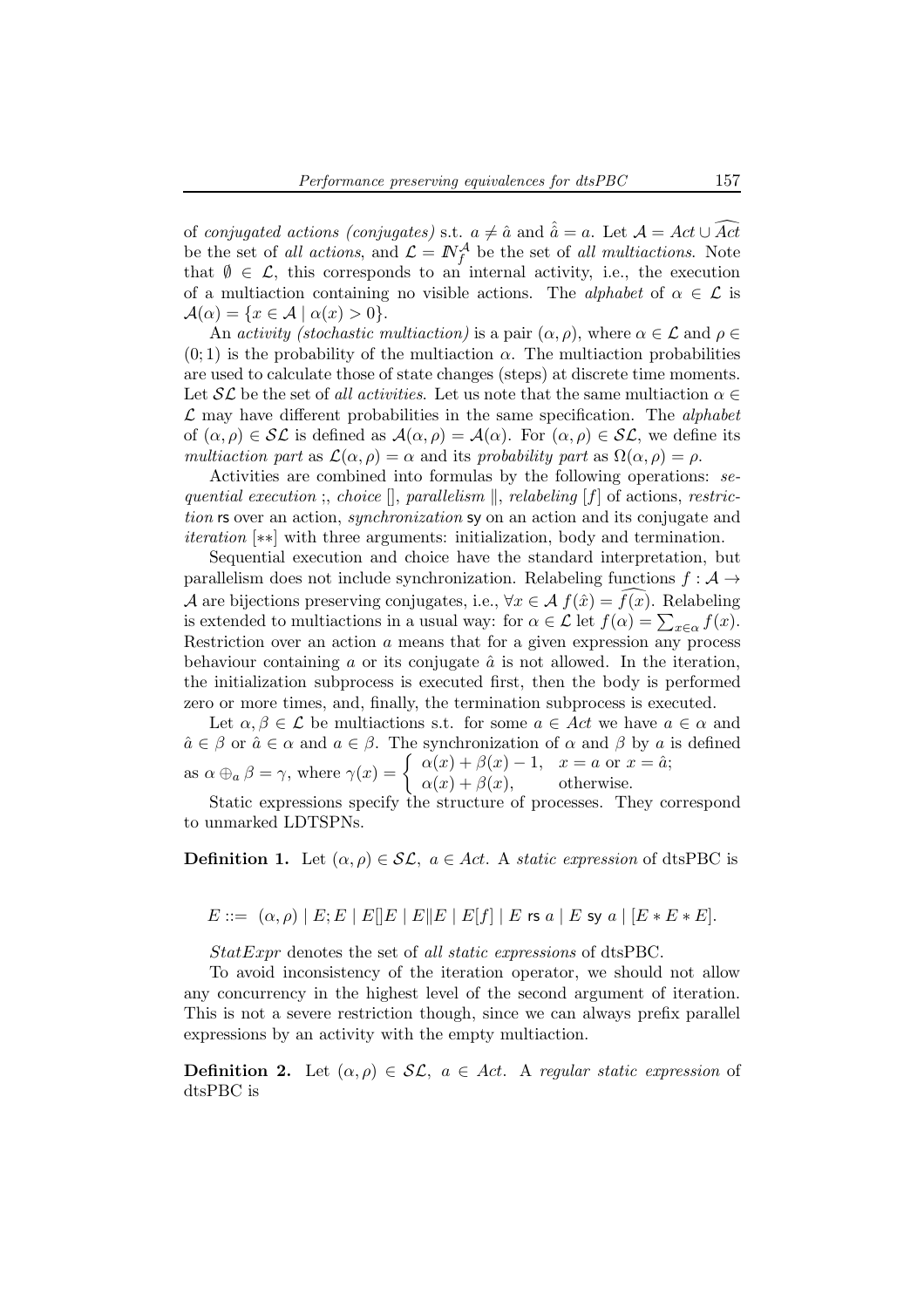$E ::= (\alpha, \rho) | E; E | E | E | E | E | E | E | f | E \text{ is a | } E \text{ sy a} | [E * D * E],$ where  $D ::= (\alpha, \rho) | D; E | D[|D | D[f] | D$  rs  $a | D$  sy  $a | [D * D * E].$ 

RegStatExpr denotes the set of *all regular static expressions* of dtsPBC. Dynamic expressions specify the states of processes. They correspond to (marked) LDTSPNs.  $\overline{E}$  denotes the *initial* and  $E$  denotes the *final* state of the process specified by a static expression E. The *underlying static expression* is obtained by removing the upper and lower bars from a dynamic one.

**Definition 3.** Let  $a \in Act$ ,  $E \in StatExpr$ . A *dynamic expression* of dtsPBC is

$$
G ::= \overline{E} | \underline{E} | G; E | E; G | G[]E | E[]G | G[]G | G[f] | G \text{ rs } a | G \text{ sy } a |
$$
  

$$
[G * E * E] | [E * G * E] | [E * E * G].
$$

DynExpr denotes the set of *all dynamic expressions* of dtsPBC. A dynamic expression is *regular* if it is so for its underlying static expression. RegDynExpr denotes the set of *all regular dynamic expressions* of dtsPBC. We shall consider regular expressions only and we omit the word "regular".

### 3. Operational semantics

In this section, we define the step operational semantics in terms of labeled probabilistic transition systems with transitions representing steps, i.e., the executions of multisets of activities.

### 3.1. Inaction rules

Inaction rules describe expression transformations due to the execution of the empty multiset of activities. The rules will be used to define the *empty loop* transitions reflecting a non-zero probability to stay in the current state at the next moment, an essential feature of discrete time stochastic processes.

First, in Table 1, we define inaction rules for overlined and underlined static expressions. In this table,  $E, F, K \in \text{RegStatExpr}$  and  $a \in \text{Act.}$ 

Second, in Table 2, we propose inaction rules for arbitrary dynamic expressions. In this table,  $E, F \in \text{Reaf}$  Expressions.  $G, H, G, H \in \text{Re}$  Equivalentle Expressions. and  $a \in Act$ .

A regular dynamic expression G is *operative* if no inaction rule can be applied to it, with the exception of  $G \stackrel{\emptyset}{\rightarrow} G$ .  $OpRegDynExpr$  denotes the set of *all operative regular dynamic expressions* of dtsPBC. Any dynamic expression can be transformed into a (not always unique) operative one by the inaction rules.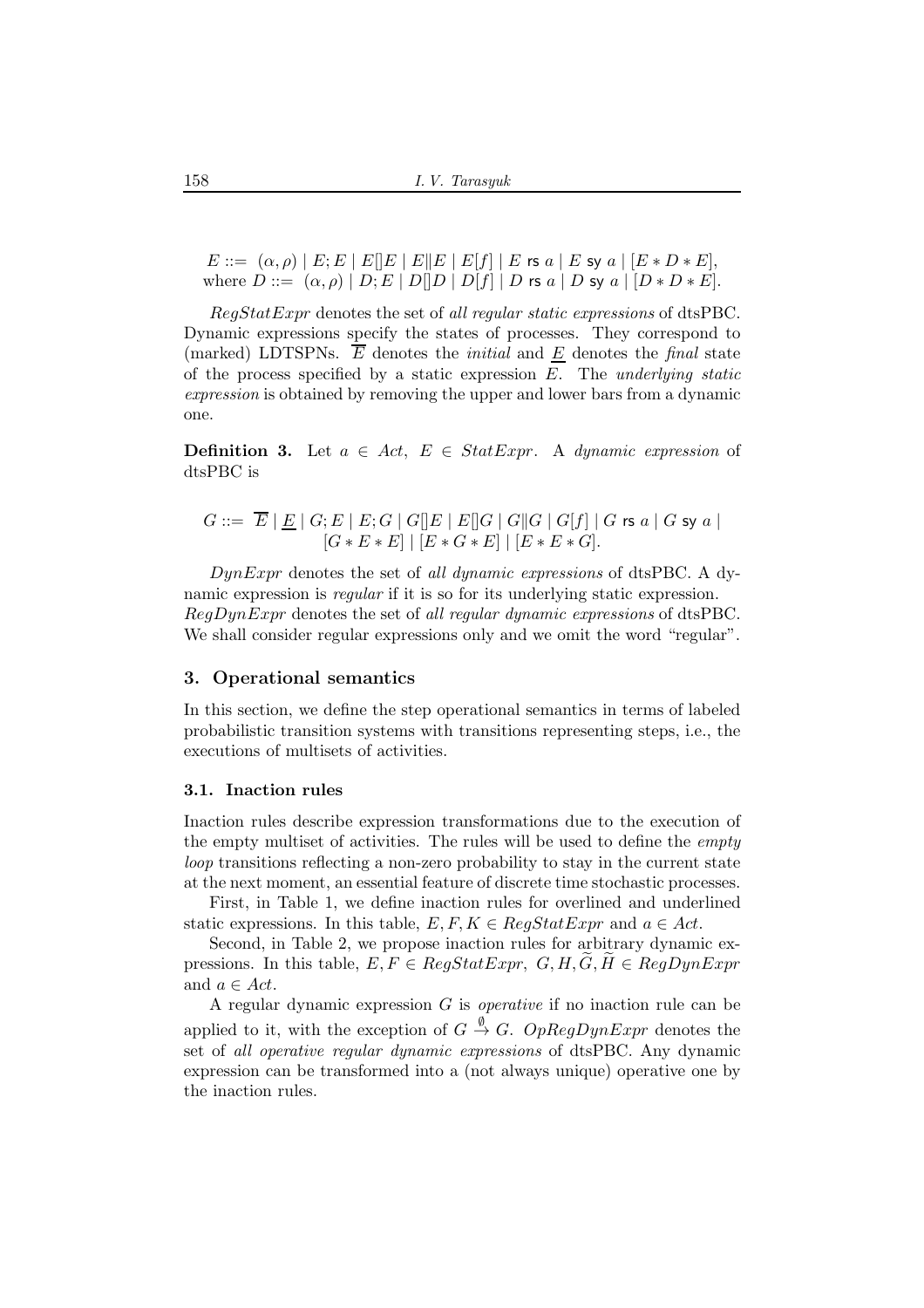| $\overline{E; F} \overset{\emptyset}{\rightarrow} \overline{E}; F$ | $\underline{E}; F \stackrel{\emptyset}{\to} E; \overline{F}$                                                                                                                                                                                               | $E; E \stackrel{\emptyset}{\rightarrow} E; F$                                                                                                        |  |  |
|--------------------------------------------------------------------|------------------------------------------------------------------------------------------------------------------------------------------------------------------------------------------------------------------------------------------------------------|------------------------------------------------------------------------------------------------------------------------------------------------------|--|--|
| $\overline{E  F} \overset{\emptyset}{\rightarrow} \overline{E  F}$ | $\overline{E  F} \stackrel{\emptyset}{\to} E  \overline{F}$                                                                                                                                                                                                | $\underline{E}[[F \stackrel{\emptyset}{\to} E][F$                                                                                                    |  |  |
| $E  E \stackrel{\emptyset}{\to} E  F$                              | $\overline{E  F}\overset{\emptyset}{\rightarrow}\overline{E  \overline{F}}$                                                                                                                                                                                | $E\Vert \underline{F} \stackrel{\emptyset}{\to} E\Vert F$                                                                                            |  |  |
|                                                                    | $\overline{E[f]} \stackrel{\emptyset}{\to} \overline{E}[f] \qquad \underline{E}[f] \stackrel{\emptyset}{\to} E[f] \qquad \overline{E \text{ rs } a} \stackrel{\emptyset}{\to} \overline{E} \text{ rs } a$                                                  |                                                                                                                                                      |  |  |
|                                                                    | $\underline{E}$ rs $a \xrightarrow{\emptyset} \underline{E}$ rs $\underline{a}$ $\overline{E}$ sy $\overline{a} \xrightarrow{\emptyset} \overline{E}$ sy $a \xrightarrow{E} \underline{E}$ sy $\underline{a} \xrightarrow{\emptyset} E$ sy $\underline{a}$ |                                                                                                                                                      |  |  |
|                                                                    |                                                                                                                                                                                                                                                            | $\overline{[E * F * K]} \stackrel{\emptyset}{\to} \overline{[E * F * K]}$ $\underline{[E * F * K]} \stackrel{\emptyset}{\to} \overline{[E * F * K]}$ |  |  |
|                                                                    |                                                                                                                                                                                                                                                            | $[E * F * K] \stackrel{\emptyset}{\to} [E * \overline{F} * K]$ $[E * F * K] \stackrel{\emptyset}{\to} [E * F * \overline{K}]$                        |  |  |
| $[E * F * K] \stackrel{\emptyset}{\rightarrow} [E * F * K]$        |                                                                                                                                                                                                                                                            |                                                                                                                                                      |  |  |

Table 1. Inaction rules for overlined and underlined static expressions

Table 2. Inaction rules for arbitrary dynamic expressions

| $G \stackrel{\emptyset}{\rightarrow} G$                                                                                                                              | $G \rightarrow \widetilde{G}$ , $\circ \in \{ ; , [] \}$            | $G \rightarrow \widetilde{G}$ , $\circ \in \{;[\] \}$                           | $G\overset{\emptyset}{\rightarrow}\widetilde{G}$      |  |
|----------------------------------------------------------------------------------------------------------------------------------------------------------------------|---------------------------------------------------------------------|---------------------------------------------------------------------------------|-------------------------------------------------------|--|
|                                                                                                                                                                      | $G{\circ}E{\overset{\emptyset}{\rightarrow}} \widetilde{G}{\circ}E$ | $E{\circ}G{\overset{\emptyset}{\to}}E{\circ}\widetilde{G}$                      | $G  H \frac{\emptyset}{\rightarrow} \widetilde{G}  H$ |  |
| $H{\overset{\emptyset}{\to}}\widetilde H$                                                                                                                            | $G \rightarrow \widetilde{G}$                                       | $G{\mathop{\to }\limits^{\emptyset }}\tilde{G} ,\;$ $\circ \in \{$ rs , sy $\}$ | $G\overset{\emptyset}{\rightarrow}\widetilde{G}$      |  |
| $G  H \xrightarrow{\emptyset} G  \widetilde{H}$ $G[f] \xrightarrow{\emptyset} \widetilde{G}[f]$                                                                      |                                                                     | $Goa \rightarrow \widetilde{G}$ oa                                              | $[G*E*F] \rightarrow \widetilde{G}*E*F]$              |  |
| $G\overset{\emptyset}{\rightarrow}\widetilde{G}$<br>$G\overset{\emptyset}\to\widetilde{G}$<br>$[E*F*G] \rightarrow E*F*\widetilde{G}$<br>$[E*G*F] \rightarrow E*G*F$ |                                                                     |                                                                                 |                                                       |  |

**Definition 4.** Let  $\approx$  =  $(\stackrel{\emptyset}{\rightarrow} \cup \stackrel{\emptyset}{\leftarrow})^*$  be structural equivalence of dynamic expressions in dtsPBC. Thus, two dynamic expressions G and G′ are *structurally equivalent*, denoted by  $G \approx G'$ , if they can be reached from each other by applying the inaction rules in forward or backward direction.

The rule  $G \stackrel{\emptyset}{\rightarrow} G$  was intentionally included in the set of inaction rules to define later the empty loop transitions for the states corresponding to the dynamic expressions like  $\overline{(\alpha,\rho)}$  to which no different structurally equivalent ones exist. The rule has no prototype in PBC.

#### 3.2. Action rules

Action rules describe expression transformations due to the execution of nonempty multisets of activities. The rules will be used to define transitions representing the state changes when some non-empty multisets of activities are executed. Let  $\Gamma \in \mathbb{N}^{\mathcal{SL}}_f$ . Relabeling is extended to the multisets of activities as follows:  $f(\Gamma) = \sum_{(\alpha,\rho) \in \Gamma} (f(\alpha), \rho)$ . The *alphabet* of  $\Gamma$  is defined as  $\mathcal{A}(\Gamma) = \bigcup_{(\alpha,\rho)\in \Gamma} \mathcal{A}(\alpha).$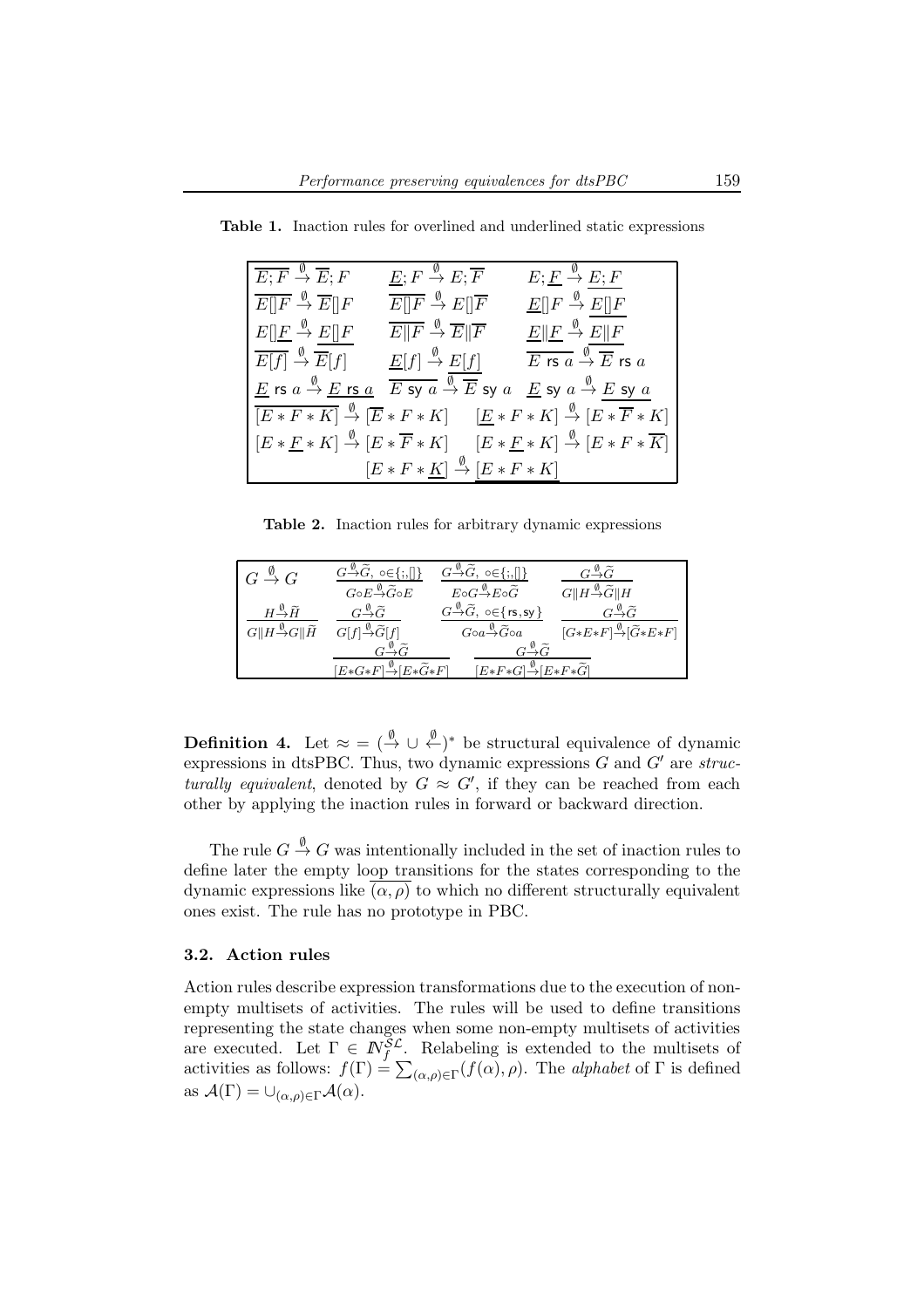In Table 3, we define the action rules. In this table,  $(\alpha, \rho), (\beta, \chi) \in \mathcal{SL}$ ,  $E, F \in RegStatexpr$ ,  $G, H \in OpRegDynExpr$ ,  $\widetilde{G}, \widetilde{H} \in RegDynExpr$  and  $a \in Act$ . Moreover,  $\Gamma, \Delta \in \mathbb{N}_f^{\mathcal{SL}} \setminus \{\emptyset\}.$ 

Table 3. Action rules



In the rule  $Sy2$ , we multiply the probabilities of synchronized multiactions, since it corresponds to the probability of event intersection.

#### 3.3. Transition systems

Now we define labeled probabilistic step transition systems associated with dynamic expressions and used to define their operational semantics.

The expressions of dtsPBC can contain identical activities. To avoid technical difficulties, such as calculation of the state change probabilities for multiple transitions, we must enumerate coinciding activities, e.g., from left to right in the syntax of expressions. The new activities resulted from synchronization will be annotated with concatenation of the numbering of the activities they come, hence, the numbering should have a tree structure to reflect the effect of multiple synchronizations. We define the numbering which encodes a binary tree with the leaves labeled by natural numbers.

**Definition 5.** Let  $\iota \in \mathbb{N}$ . The *numbering* of expressions is defined as  $\iota ::= \iota \mid (\iota)(\iota)$ . Num denotes the set of *all numberings* of expressions.

The new activities resulting from applications of the second rule for synchronization Sy2 in different orders should be considered up to permutation of their numbering. In this way, we shall recognize different instances of the same activity. If we compare the contents of different numberings, i.e., the sets of natural numbers in them, we shall be able to identify the mentioned instances. The *content* of a numbering  $\iota \in Num$  is  $Cont(\iota) = \begin{cases} {\iota}, & \iota \in I\!\!N; \\ Cont(\iota) & \iota = (\iota) \end{cases}$  $Cont(\iota_1) \cup Cont(\iota_2), \quad \iota = (\iota_1)(\iota_2).$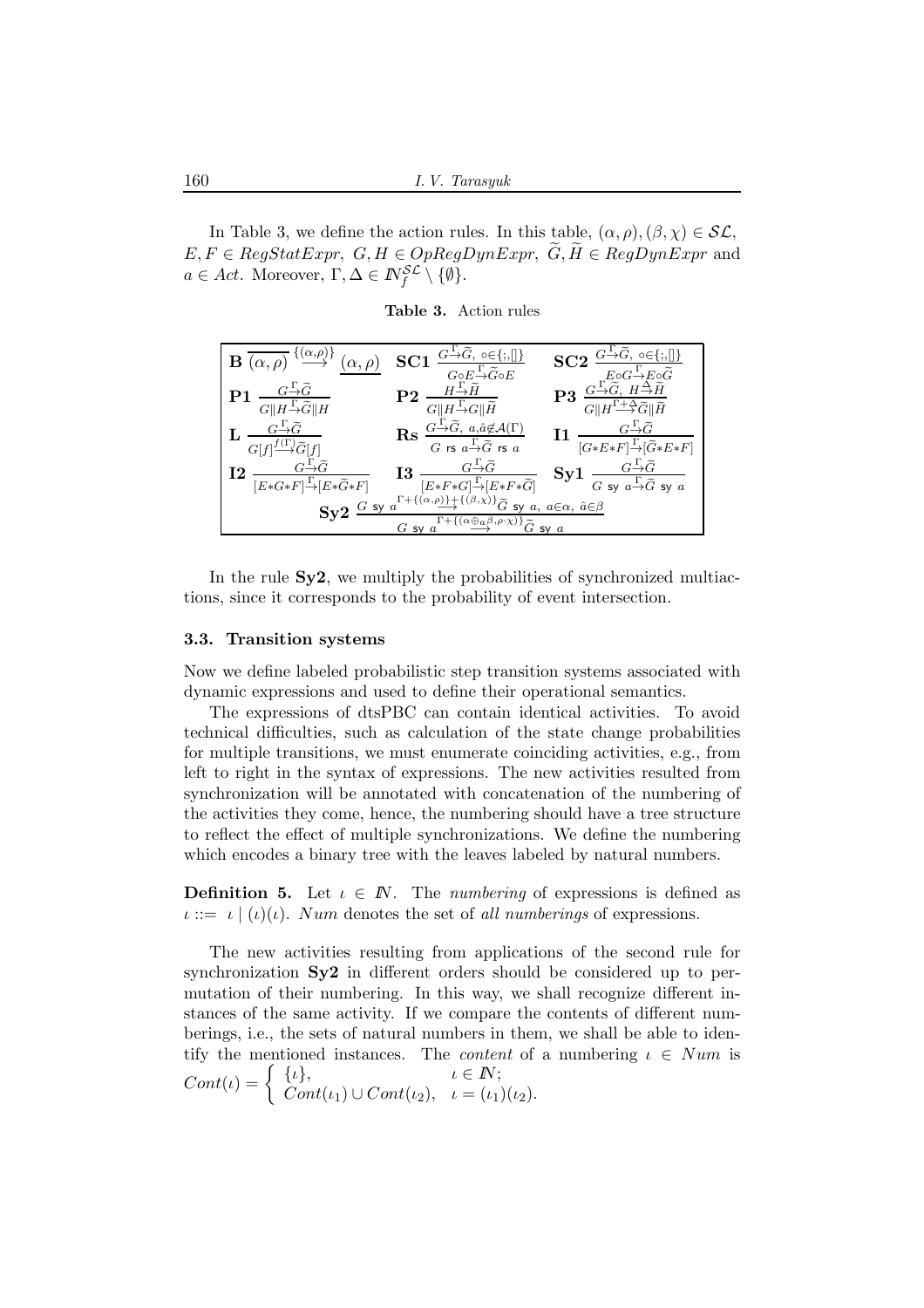We suppose that the identical activities are enumerated to avoid ambiguity.

**Definition 6.** Let G be a dynamic expression. Then  $|G|_{\approx} = \{H \mid G \approx H\}$ is the equivalence class of G w.r.t. the structural equivalence. The *derivation* set of a dynamic expression  $G$ , denoted by  $DR(G)$ , is the minimal set s.t.

- $[G]_{\approx} \in DR(G);$
- if  $[H]_{\approx} \in DR(G)$  and  $\exists \Gamma \ H \stackrel{\Gamma}{\to} \widetilde{H}$  then  $[\widetilde{H}]_{\approx} \in DR(G)$ .

Let G be a dynamic expression and  $s, \tilde{s} \in DR(G)$ .

The set of *all multisets of activities executable in* s is defined as  $Exec(s) = {\Gamma \mid \exists H \in s \exists \widetilde{H} \ H \stackrel{\Gamma}{\rightarrow} \widetilde{H}}.$ 

Let  $\Gamma \in \text{Exec}(s) \setminus \{\emptyset\}$ . The *probability that the multiset of activities*  $\Gamma$ *is ready for execution in* s is

$$
PF(\Gamma, s) = \prod_{(\alpha, \rho) \in \Gamma} \rho \cdot \prod_{\{\{(\beta, \chi)\}\in Excel(s)|(\beta, \chi) \notin \Gamma\}} (1 - \chi).
$$

In the case  $\Gamma = \emptyset$  we define

$$
PF(\emptyset, s) = \begin{cases} \prod_{\{(\beta, \chi)\}\in \text{Exec}(s)} (1 - \chi), & \text{Exec}(s) \neq \{\emptyset\}; \\ 1, & \text{otherwise.} \end{cases}
$$

Let  $\Gamma \in \text{Exec}(s)$ . The *probability to execute the multiset of activities*  $\Gamma \in \text{Exec}(s)$  *in s* is

$$
PT(\Gamma, s) = \frac{PF(\Gamma, s)}{\sum_{\Delta \in Exec(s)} PF(\Delta, s)}.
$$

The *probability to move from* s to  $\tilde{s}$  by executing any multiset of activities is

$$
PM(s, \tilde{s}) = \sum_{\{\Gamma \mid \exists H \in s \ \exists \tilde{H} \in \tilde{s} \ H \stackrel{\Gamma}{\rightarrow} \tilde{H}\}} PT(\Gamma, s).
$$

Definition 7. Let G be a dynamic expression. The *(labeled probabilistic step)* transition system of G is a quadruple  $TS(G) = (S_G, L_G, \mathcal{T}_G, s_G)$ , where

- the set of *states* is  $S_G = DR(G);$
- the set of *labels* is  $L_G \subseteq \mathbb{N}_f^{\mathcal{SL}} \times (0,1];$
- the set of *transitions* is  $\mathcal{T}_G = \{ (s, (\Gamma, PT(\Gamma, s)), \tilde{s}) \mid s \in DR(G), \}$  $\exists H \in s \; \exists \widetilde{H} \in \tilde{s} \; H \stackrel{\Gamma}{\to} \widetilde{H} \};$
- the *initial state* is  $s_G = [G]_{\approx}$ .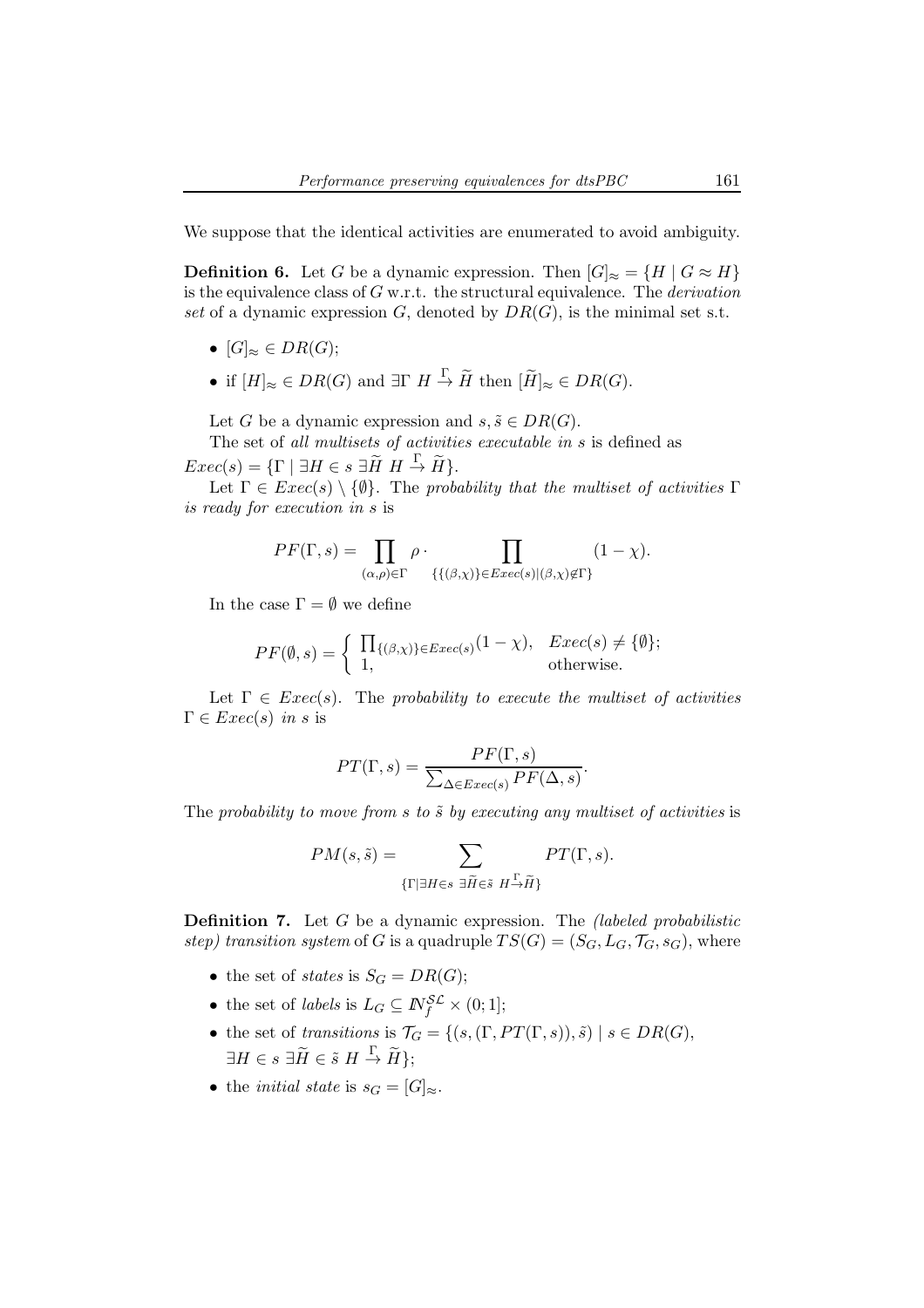162 *I. V. Tarasyuk*

The transition system  $TS(G)$  associated with a dynamic expression G describes all steps that happen at moments of discrete time with some (onestep) probability and consist of multisets of activities. Every step happens instantaneously after one discrete time unit delay, and the step can change the current state to another one. The states are the structural equivalence classes of dynamic expressions obtained by application of action rules starting from the expressions belonging to  $[G]_{\approx}$ . A transition  $(s,(\Gamma, \mathcal{P}), \tilde{s}) \in \mathcal{T}_G$ will be written as  $s \stackrel{\Gamma}{\rightarrow} \tilde{\rho} \tilde{s}$ . The interpretation is: the probability to change the state s to  $\tilde{s}$  in the result of executing  $\Gamma$  is  $\mathcal{P}$ . Note that  $\Gamma$  can be the empty multiset, and its execution does not change the current state (i.e., the equivalence class), since we have a loop transition  $s \stackrel{\emptyset}{\rightarrow} \mathcal{P} s$  from a state  $s$ to itself in the result of executing the empty multiset. This corresponds to application of inaction rules to the expressions from the equivalence class. We have to keep track of such executions, called *empty loops*, because they have nonzero probabilities. This follows from the definition of  $PF(\emptyset, s)$  and the fact that multiaction probabilities cannot be equal to 1 as they belong to the interval  $(0, 1)$ . The step probabilities belong to the interval  $(0, 1]$ . The step probability is 1 in the case when we cannot leave a state  $s$ , hence, there exists the only transition from it, namely, the empty loop one  $s \stackrel{\emptyset}{\rightarrow}_1 s$ . We write  $s \stackrel{\Gamma}{\to} \tilde{s}$  if  $\exists \mathcal{P} \ s \stackrel{\Gamma}{\to} \mathcal{P} \ \tilde{s}$  and  $s \to \tilde{s}$  if  $\exists \Gamma \ s \stackrel{\Gamma}{\to} \tilde{s}$ .

Isomorphism is a coincidence of systems up to renaming of their components or states.  $\simeq$  denotes isomorphism between transition systems that relates their initial states.

Definition 8. Two dynamic expressions G and G′ are *equivalent w.r.t. transition systems*, denoted by  $G =_{ts} G'$ , if  $TS(G) \simeq TS(G')$ .

Definition 9. The *underlying discrete time Markov chain (DTMC)* of a dynamic expression G, denoted by  $DTMC(G)$ , has the state space  $DR(G)$ and the transitions  $s \to \tilde{s}$ , if  $s \to \tilde{s}$  and  $\mathcal{P} = PM(s, \tilde{s})$ .

# 4. Denotational semantics

In this section, we construct the denotational semantics in terms of a subclass of LDTSPNs called discrete time stochastic Petri boxes (dts-boxes).

Definition 10. A *discrete time stochastic Petri box (dts-box)* is a tuple  $N = (P_N, T_N, W_N, \Lambda_N)$ , where

- $P_N$  and  $T_N$  are finite sets of *places* and *transitions*, respectively, with  $P_N \cup T_N \neq \emptyset$  and  $P_N \cap T_N = \emptyset$ ;
- $W_N : (P_N \times T_N) \cup (T_N \times P_N) \to \mathbb{N}$  is a function describing the *weights of arcs* between places and transitions and vice versa;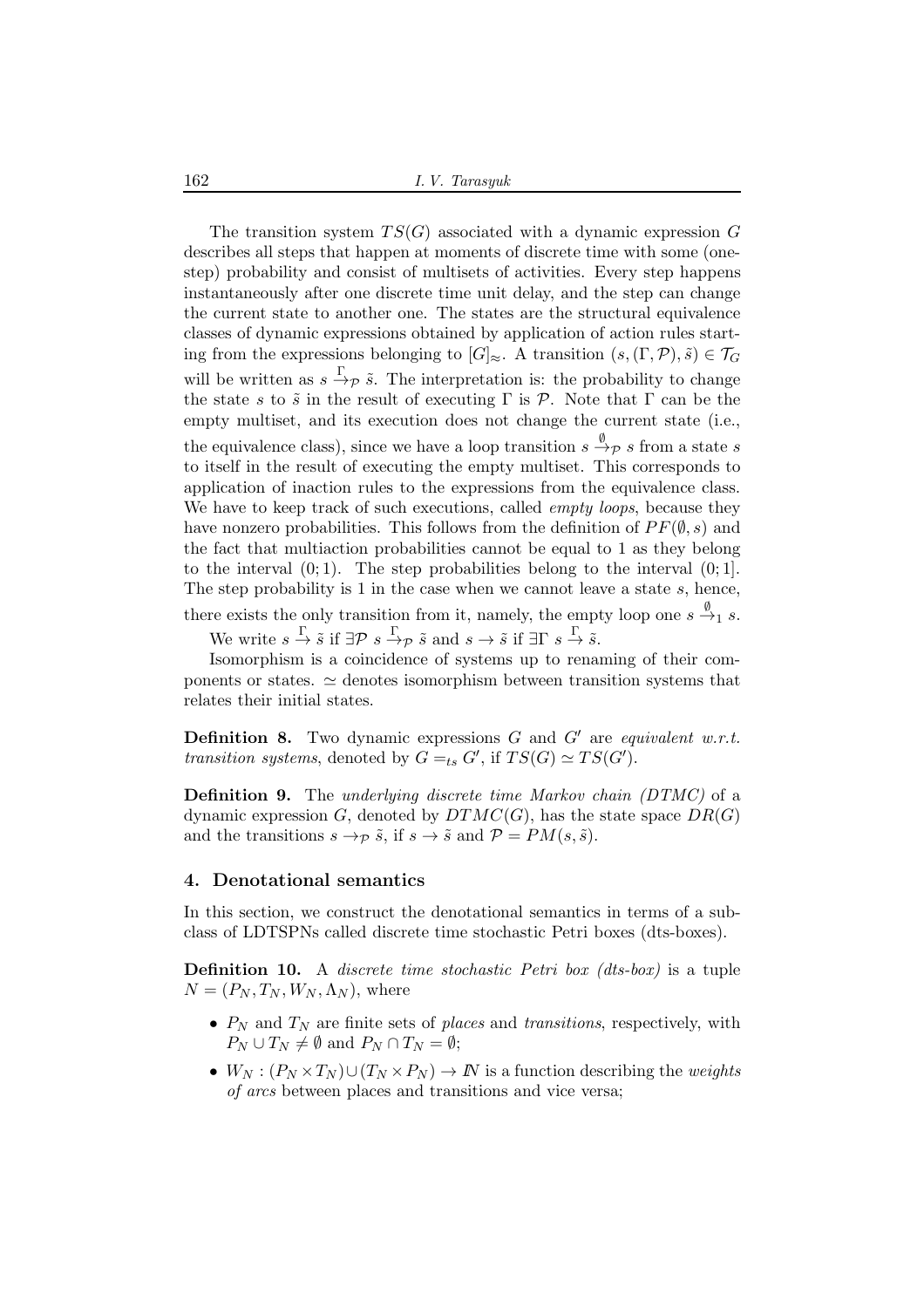•  $\Lambda_N$  is the *place and transition labeling* function s.t.  $\Lambda_N|_{P_N}: P_N \to$ {e, i, x} (it specifies *entry, internal* and *exit* places, respectively) and  $\Lambda_N|_{T_N}:T_N\to\{\varrho\mid\varrho\subseteq\mathbb{N}^{\mathcal{SL}}_f\times\mathcal{SL}\}$  (it associates transitions with the *relabeling relations*).

Let  $t \in T_N$ ,  $U \in \mathbb{N}_{f}^{T_N}$ . The *precondition*  $\mathbf{t}$  and the *postcondition*  $t^{\bullet}$ of t are the multisets of places defined as  $(\bullet t)(p) = W_N(p, t)$  and  $(t^{\bullet})(p) =$  $W_N(t, p)$ . The *precondition*  $\bullet U$  and the *postcondition*  $U^{\bullet}$  of U are the multisets of places defined as  $\bullet U = \sum_{t \in U} \bullet_t$  and  $U \bullet = \sum_{t \in U} t \bullet$ . We require that  $\forall t \in T_N$   $\bullet_t \neq \emptyset \neq t$ <sup>o</sup>. In addition, for the set of *entry* places of N defined as  $\circ N = \{p \in P_N \mid \Lambda_N(p) = e\}$  and the set of *exit* places of N defined as  $N^{\circ} = \{p \in P_N \mid \Lambda_N(p) = x\}$ , we require that  $\circ N \neq \emptyset \neq N^{\circ}$  and  $\bullet$  (°N) =  $\emptyset = (N^{\circ})^{\bullet}$ .

A dts-box is *plain* if  $\forall t \in T_N$   $\Lambda_N(t) \in \mathcal{SL}$ , i.e.,  $\Lambda_N(t)$  is the constant relabeling that will be defined later. A *marked plain dts-box* is a pair  $(N, M_N)$ , where N is a plain dts-box and  $M_N \in N_f^{P_N}$  is the *initial marking*. We denote  $\overline{N} = (N, \degree N)$  and  $\underline{N} = (N, N^{\degree})$ . A marked plain dts-box  $(P_N, T_N, W_N, \Lambda_N, M_N)$  can be interpreted as the LDTSPN  $(P_N, T_N, W_N, \Omega_N, L_N, M_N)$ , where  $\forall t \in T_N$   $\Omega_N(t) = \Omega(\Lambda_N(t))$  (*transition*) *probability* function) and  $L_N(t) = \mathcal{L}(\Lambda_N(t))$  (*transition labeling* function).

To define a semantic function that associates a plain dts-box with every static expression of dtsPBC, we need to propose the *enumeration* function  $Enu : T_N \to Num$ . It associates numberings with transitions of a plain dts-box N according to those of activities. In the case of synchronization, the function associates the concatenation of the parenthesized numberings of the synchronized transitions with a resulting new transition. The structure of the plain dts-box corresponding to a static expression is constructed like in PBC [3]. I.e., we use a simultaneous refinement and relabeling metaoperator (net refinement) in addition to the *operator dts-boxes* corresponding to algebraic operations of dtsPBC and featuring transformational transition relabelings. In the definition of the denotational semantics, we apply standard constructions used for PBC. Let ̺, Θ and u denote *relabeling*, *operator box* and *transition name* from PBC setting, respectively.

The relabeling relations  $\rho \subseteq \mathbb{N}_{f}^{\mathcal{SL}} \times \mathcal{SL}$  are defined as follows:

- $\varrho_{id} = \{ (\{(\alpha, \rho)\}, (\alpha, \rho)) \mid (\alpha, \rho) \in \mathcal{SL} \}$  is the *identity relabeling* keeping the interface as it is;
- $\varrho_{(\alpha,\rho)} = \{(\emptyset,(\alpha,\rho))\}$  is the *constant relabeling* that can be identified with  $(\alpha, \rho) \in \mathcal{SL}$  itself:
- $\rho_{[f]} = \{ (\{(\alpha, \rho)\}, (f(\alpha), \rho)) \mid (\alpha, \rho) \in \mathcal{SL} \};$
- $\rho_{rs\ a} = \{ (\{ (\alpha, \rho) \}, (\alpha, \rho)) \mid (\alpha, \rho) \in \mathcal{SL}, \ a, \hat{a} \notin \alpha \};$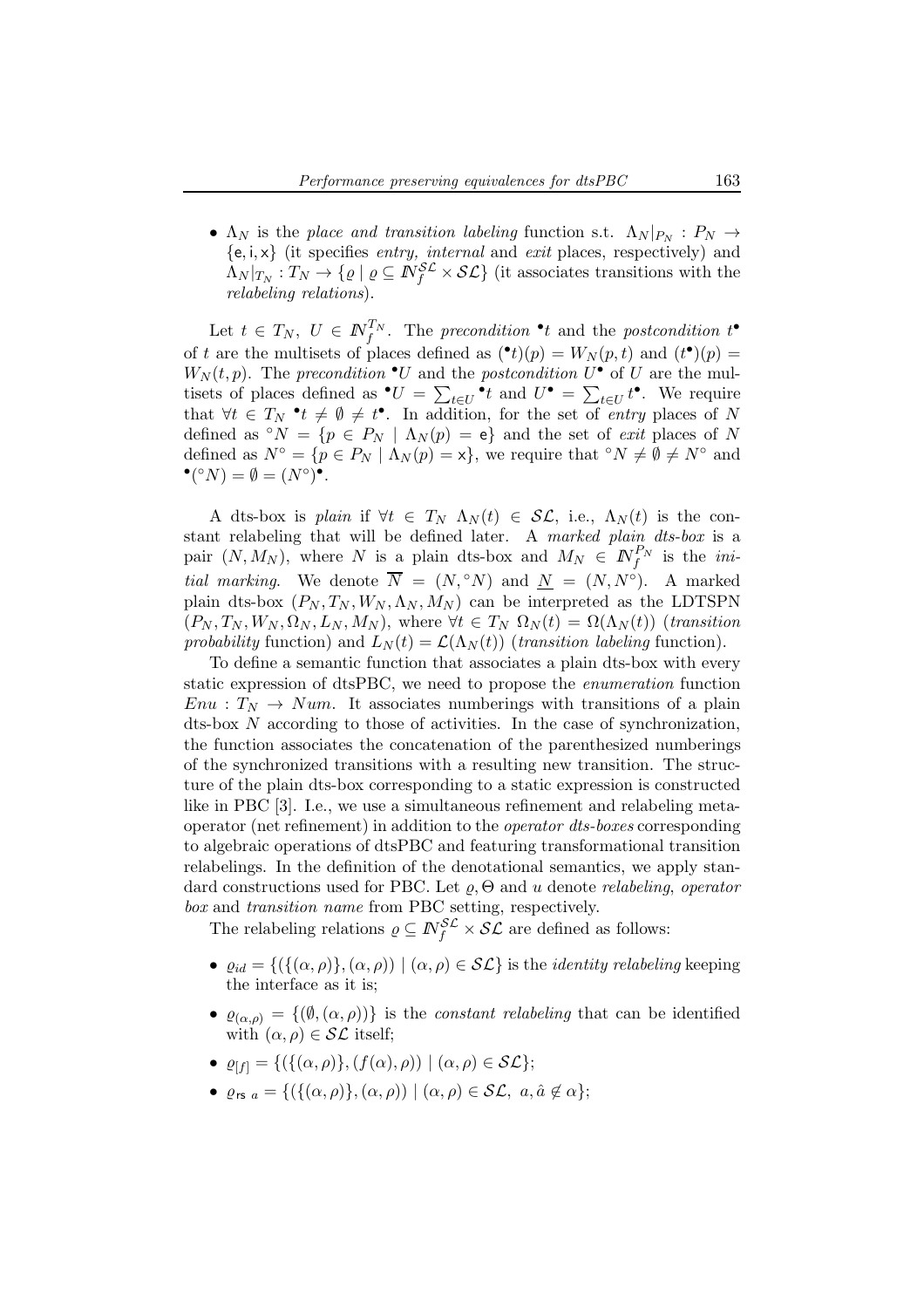

**Figure 1.** The plain and operator dts-boxes

•  $\varrho_{\text{sv } a}$  is the least relabeling relation containing in  $\varrho_{id}$  s.t. if  $(\Gamma, (\alpha, \rho)),$  $(\Delta,(\beta,\chi)) \in \varrho_{sy}$  a and  $a \in \alpha$ ,  $\hat{a} \in \beta$ , then  $(\Gamma+\Delta,(\alpha \oplus_a \beta,\rho \cdot \chi)) \in \varrho_{sy}$  a.

The plain and operator dts-boxes are presented in Figure 1. The symbol i is usually omitted.

Now we define the enumeration function Enu. Let  $Box_{dts}(E)$  =  $(P_E, T_E, W_E, \Lambda_E)$  be the plain dts-box of a static expression E, and  $E_{\text{B}}$ be the enumeration function for  $T_E$ . The notation for F and K is similar.

- $Box_{dts}(E \circ F) = \Theta_{\circ}(Box_{dts}(E),Box_{dts}(F)), \circ \in \{\, ; , \| , \| \}.$  Since we do not introduce new transitions, we preserve the initial numbering:  $Enu(t) = \begin{cases} Enu_E(t), & t \in T_E; \\ Enu_E(t), & t \in T. \end{cases}$  $Enu<sub>F</sub>(t), t \in T<sub>F</sub>.$
- $Box_{dts}(E[f]) = \Theta_{[f]}(Box_{dts}(E)).$  Since we only replace the labels of some multiactions by a bijection, we preserve the initial numbering:  $Enu(t) = Enu_E(t), t \in T_E.$
- $Box_{dts}(E \text{ rs } a) = \Theta_{\text{rs } a}(Box_{dts}(E)).$  Since we remove all transitions labeled with multiactions containing  $a$  or  $\hat{a}$ , this does not change the numbering of the remaining transitions:  $Enu(t) = Enu_E(t), t \in T_E, a, \hat{a} \notin \mathcal{L}(\Lambda_E(t)).$
- $Box_{dts}(E \text{ sy } a) = \Theta_{\text{sy } a}(Box_{dts}(E))$ . Then  $\forall v, w \in T_E \text{ s.t. } \Lambda_E(v) =$  $(\alpha, \rho)$ ,  $\Lambda_E(w) = (\beta, \chi)$ ,  $a \in \alpha$ ,  $\hat{a} \in \beta$ , the new transition t resulting from synchronization of v and w has the label  $\Lambda(t) = (\alpha \oplus_{a} \beta, \rho \cdot \chi)$  and the numbering  $Env(t) = (Env<sub>E</sub>(v))(Env<sub>E</sub>(w))$ . The enumeration is  $Enu(t) =$  $\sqrt{ }$  $\mathbf{J}$  $\mathbf{I}$  $Enu<sub>E</sub>(t), \t t \in T<sub>E</sub>$ ;  $(Enu<sub>E</sub>(v))(Enu<sub>E</sub>(w)),$  t results from synchronization of  $v$  and  $w$ .
- $Box_{dts}([E * F * K]) = \Theta_{[**]}(Box_{dts}(E), Box_{dts}(F), Box_{dts}(K)).$  Since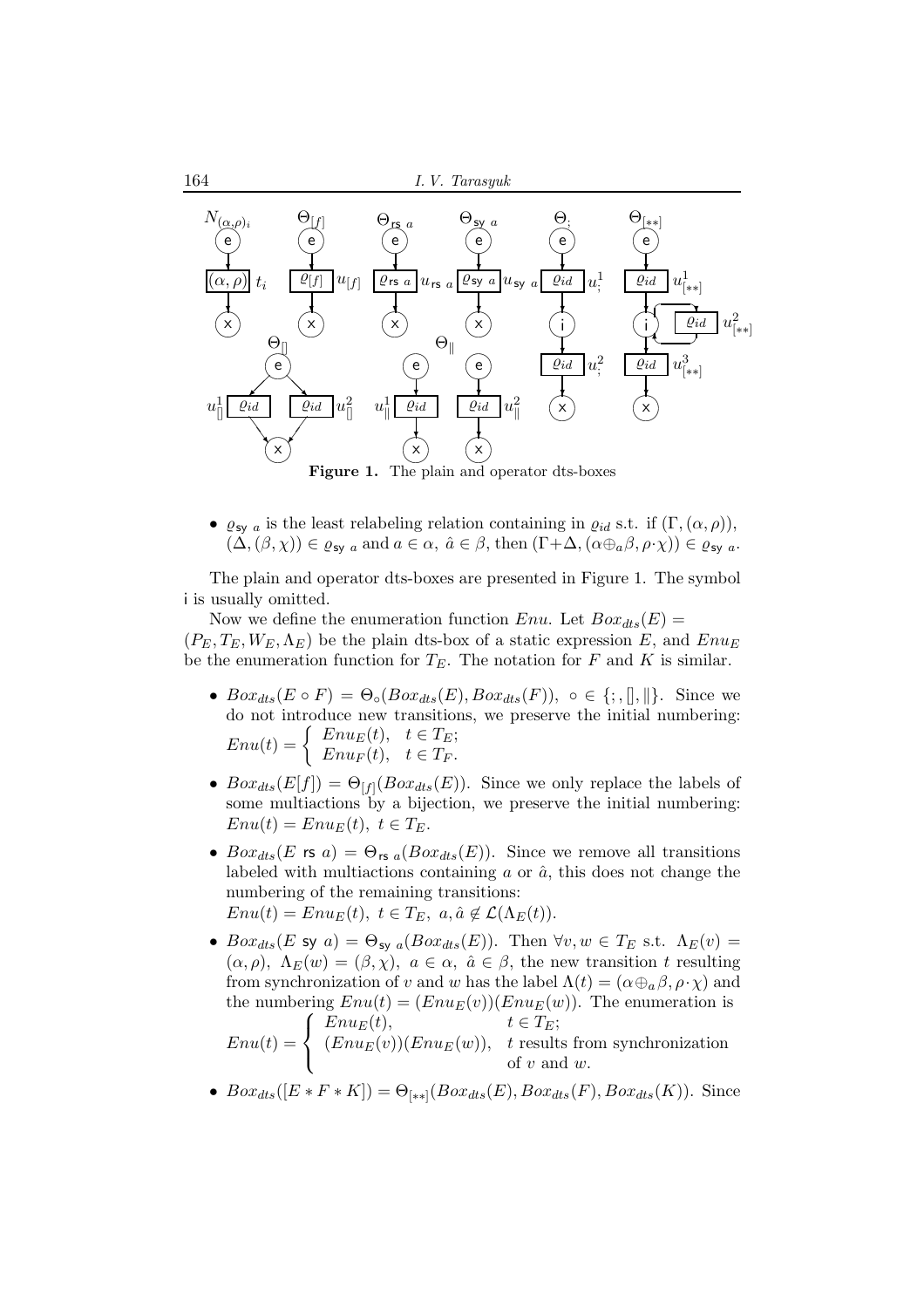we do not introduce new transitions, we preserve the initial numbering:

 $Enu(t) =$  $\sqrt{ }$  $\frac{1}{2}$  $\mathbf{I}$  $Enu<sub>E</sub>(t), t \in T<sub>E</sub>;$  $Enu<sub>F</sub>(t), t \in T<sub>F</sub>;$  $Enu_K(t)$ ,  $t \in T_K$ .

**Definition 11.** Let  $(\alpha, \rho) \in \mathcal{SL}$ ,  $a \in Act$  and  $E, F, K \in RegStatExpr$ . The *denotational semantics* of dtsPBC is a mapping  $Box_{dts}$  from  $RegStatExpr$  into the area of plain dts-boxes defined as follows:

- 1.  $Box_{dts}((\alpha, \rho)_i) = N_{(\alpha, \rho)_i};$
- 2.  $Box_{dts}(E \circ F) = \Theta_{\circ}(Box_{dts}(E), Box_{dts}(F)), \circ \in \{; , \|, \| \};$
- 3.  $Box_{dts}(E[f]) = \Theta_{[f]}(Box_{dts}(E));$
- 4.  $Box_{dts}(E \circ a) = \Theta_{oa}(Box_{dts}(E))$ ,  $\circ \in \{rs, sy\};$
- 5.  $Box_{dts}([E * F * K]) = \Theta_{[**]}(Box_{dts}(E), Box_{dts}(F), Box_{dts}(K)).$

For  $E \in RegStatexpr$ , let  $Box_{dts}(\overline{E}) = \overline{Box_{dts}(E)}$  and  $Box_{dts}(\underline{E}) =$  $Box_{dts}(E)$ . The definition of dts-boxes is compositional in the sense that any dynamic expression can be decomposed in some inner dynamic and static ones for which we can apply the definition again.

Let  $\simeq$  denote isomorphism between transition systems or DTMCs and reachability graphs. For a dts-box N, we denote its *reachability graph* by  $RG(N)$  and its *underlying DTMC* by  $DTMC(N)$ .

Theorem 1. *[8] For any static expression* E

$$
TS(\overline{E}) \simeq RG(Box_{dts}(\overline{E})).
$$

Proposition 1. *[8] For any static expression* E

 $DTMC(\overline{E}) \simeq DTMC(Box_{dts}(\overline{E})).$ 

### 5. Stochastic equivalences

Now we propose stochastic equivalences of expressions. Since the semantic equivalence  $=_{ts}$  is often too discriminate, we need some weaker relations.

To identify processes with intuitively similar behaviour and to apply standard constructions and techniques, we should abstract from infinite internal behaviour. Since dtsPBC is a stochastic extension of a finite part of PBC with iteration, the only source of infinite silent behaviour are empty loops, i.e., the transitions which are labeled by the empty multiset of activities and do not change states. During such an abstraction, we should collect the probabilities of empty loops. Note that the resulting probabilities are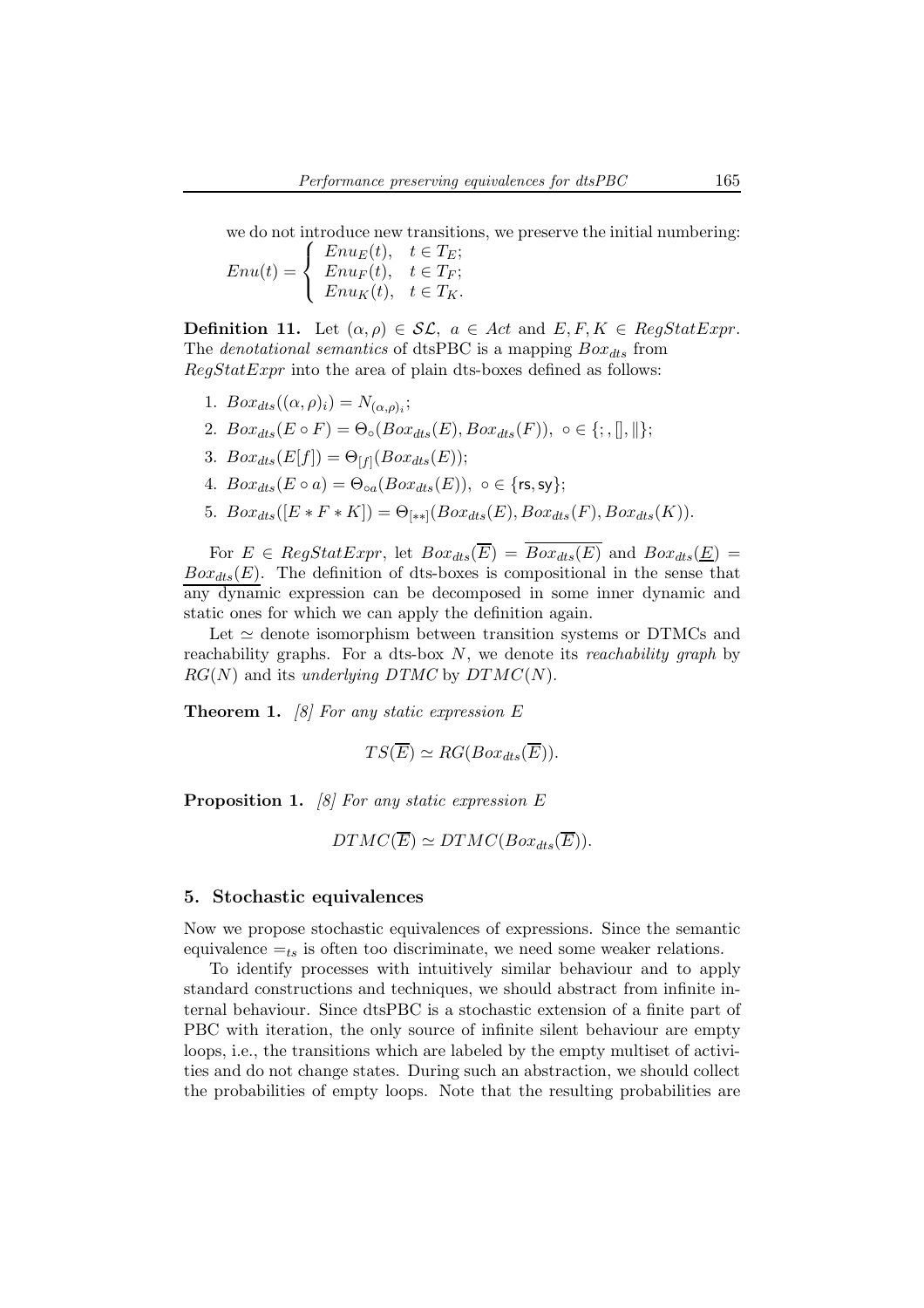those defined for an infinite number of empty steps. In the following, we explain how to abstract from the empty loops both in the algebraic setting of dtsPBC and in the net one of LDTSPNs.

# 5.1. Empty loops

Let G be a dynamic expression. A transition system  $TS(G)$  can have loops going from a state to itself which are labeled by the empty multiset and have non-zero probability. Such *empty loops*  $s \stackrel{\emptyset}{\rightarrow} p$  s appear when no activities occur at a time step, and this happens with some positive probability. Obviously, in this case the current state remains unchanged.

Let G be a dynamic expression and  $s \in DR(G)$ . The *probability to stay in s due to*  $k$  ( $k \geq 1$ ) *empty loops* is  $(PT(\emptyset, s))^k$ . Let  $\Gamma \in \text{Exec}(s) \setminus \{\emptyset\}.$ The *probability to execute the non-empty multiset of activities* Γ *in* s *after possible empty loops* is

$$
PT^*(\Gamma, s) = PT(\Gamma, s) \sum_{k=0}^{\infty} (PT(\emptyset, s))^k = \frac{PT(\Gamma, s)}{1 - PT(\emptyset, s)}.
$$

The value  $k = 0$  in the summation above is for the case when no empty loops occur. We have  $PT^*(\Gamma,s) \leq 1$ , hence, it is really a probability, since  $PT(\emptyset, s) + PT(\Gamma, s) \leq PT(\emptyset, s) + \sum_{\Delta \in Excel(s) \setminus \{\emptyset\}} PT(\Delta, s) =$  $\sum_{\Delta \in E; \text{tree}(s)} PT(\Delta, s) = 1.$  Moreover,  $PT^*(\Gamma, s)$  defines a probability distribution, i.e.,  $\forall s \in DR(G)$   $\sum_{\Gamma \in Exercise(s) \setminus \{\emptyset\}} PT^*(\Gamma, s) = 1$ .

Definition 12. The *(labeled probabilistic) transition system without empty loops*  $TS^*(G)$  has the state space  $DR(G)$  and the transitions  $s \stackrel{\Gamma}{\rightarrow} p \tilde{s}$ , if  $s \stackrel{\Gamma}{\rightarrow} \tilde{s}$ ,  $\Gamma \neq \emptyset$  and  $\mathcal{P} = PT^*(\Gamma, s)$ .

We write  $s \stackrel{\Gamma}{\twoheadrightarrow} \tilde{s}$  if  $\exists \mathcal{P} \ s \stackrel{\Gamma}{\twoheadrightarrow} \tilde{s}$  and  $s \twoheadrightarrow \tilde{s}$  if  $\exists \Gamma \ s \stackrel{\Gamma}{\twoheadrightarrow} \tilde{s}$ . For a one-element multiset of activities  $\Gamma = \{(\alpha, \rho)\}\$ , we write  $s \stackrel{(\alpha, \rho)}{\longrightarrow} \tilde{s}$  and  $s \stackrel{(\alpha, \rho)}{\longrightarrow} \tilde{s}$ .

Definition 13. Two dynamic expressions G and G′ are *equivalent w.r.t. transition systems without empty loops*, denoted by  $G =_{ts*} G'$ , if  $TS^*(G) \simeq$  $TS^*(G')$ .

**Definition 14.** The *underlying DTMC without empty loops*  $DTMC^*(G)$ has the state space  $DR(G)$  and the transitions  $s \rightarrow p \tilde{s}$ , if  $s \rightarrow \tilde{s}$ , where  $\mathcal{P} = PM^*(s, \tilde{s})$  is the *probability to move from s to*  $\tilde{s}$  *by executing any non-empty multiset of activities after possible empty loops* defined as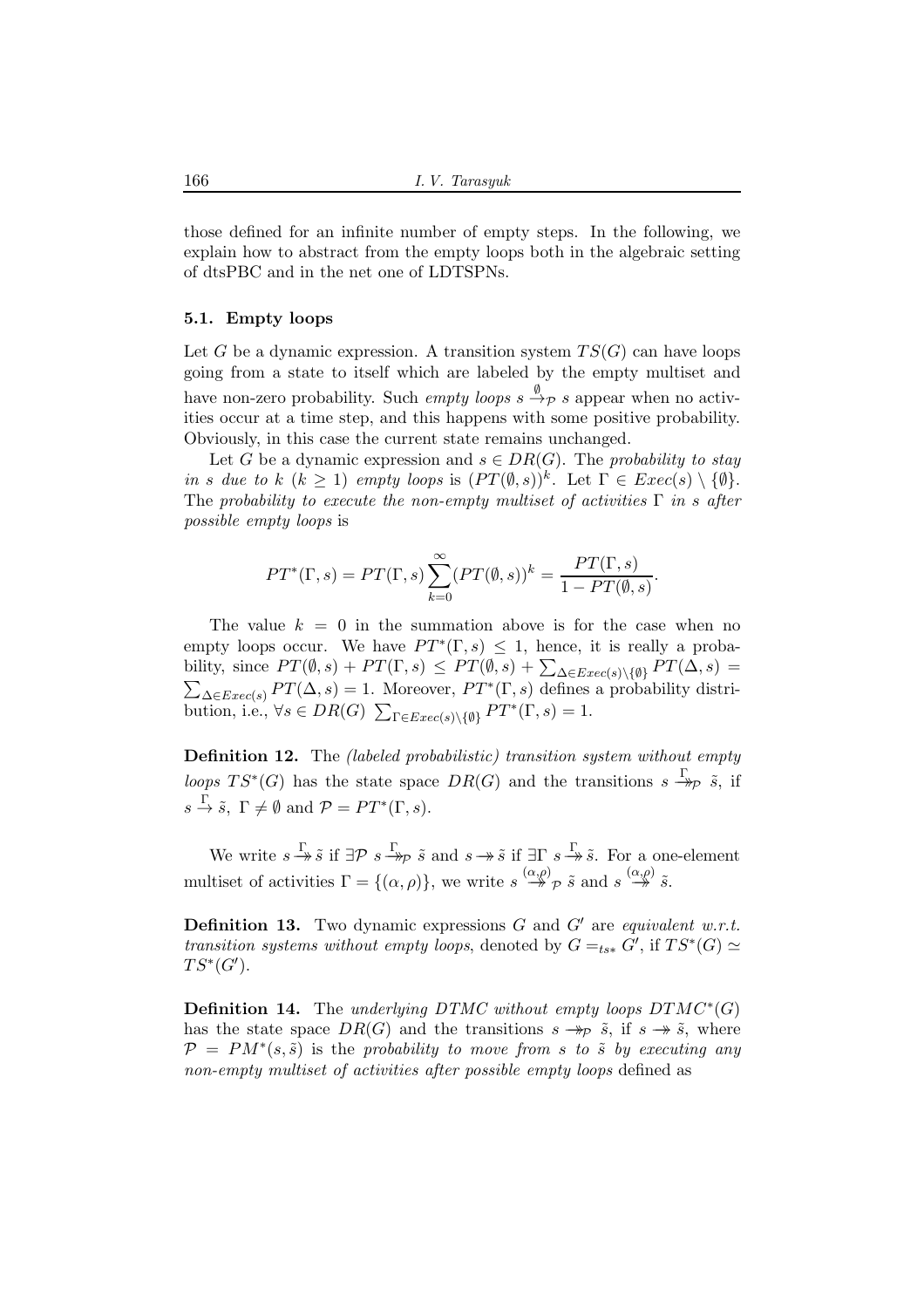$$
PM^*(s, \tilde{s}) = \sum_{\{\Gamma \mid s \to \tilde{s}\}} PT^*(\Gamma, s).
$$

Let  $N = (P_N, T_N, W_N, \Omega_N, L_N, M_N)$  be an LDTSPN and  $M, \widetilde{M} \in I\!\!N_f^{P_N},$  $U \subseteq T_N$ . The probabilities  $PT^*(U, M)$ ,  $PM^*(M, M)$ , the transition relations  $M \xrightarrow{U} \widetilde{M}$ ,  $M \xrightarrow{U} \widetilde{M}$ ,  $M \rightarrow \widetilde{M}$ ,  $M \rightarrow p \widetilde{M}$ , the *reachability graph without empty loops* RG<sup>∗</sup> (N) and the *underlying DTMC without empty loops*  $DTMC^*(N)$  are defined like those for dynamic expressions.

Theorem 2. *For any static expression* E

$$
TS^*(\overline{E}) \simeq RG^*(Box_{dts}(\overline{E})).
$$

**Proof.** For the qualitative behaviour, we have the same isomorphism as in PBC. The quantitative behaviour is the same, since the activities of an expression have probability parts coinciding with the probabilities of the transitions belonging to the corresponding dts-box and, both in stochastic processes specified by expressions and in dts-boxes, conflicts are resolved via similar probability functions.

Proposition 2. *For any static expression* E

 $DTMC^*(\overline{E}) \simeq DTMC^*(Box_{dts}(\overline{E})).$ 

**Proof.** By Theorem 2 and definitions of underlying DTMC for dynamic expressions and LDTSPNs, since transition probabilities of the associated DTMCs are the sums of those from transition systems or reachability graphs.

Theorem 2 guarantees that the net versions of algebraic equivalences could be defined. For every equivalence on the transition system without empty loops of a dynamic expression, a similarly defined analogue exists on the reachability graph without empty loops of the corresponding dts-box.

#### 5.2. Stochastic bisimulation equivalences

Bisimulation equivalences respect completely the particular points of choice in the behaviour of a modeled system. We intend to present a definition of stochastic bisimulation equivalences parameterized for the cases of interleaving and step semantics.

When concurrency aspects are not relevant, the interleaving semantics is considered which abstracts from steps with more than one element. For this, a special *interleaving transition relation* is proposed. Let G be a dynamic expression,  $s, \tilde{s} \in DR(G)$  and  $s \stackrel{(\alpha,\rho)}{\rightarrow} \tilde{s}$ . We write  $s \stackrel{(\alpha,\rho)}{\rightarrow} \tilde{s}$ , where  $\mathcal{P} =$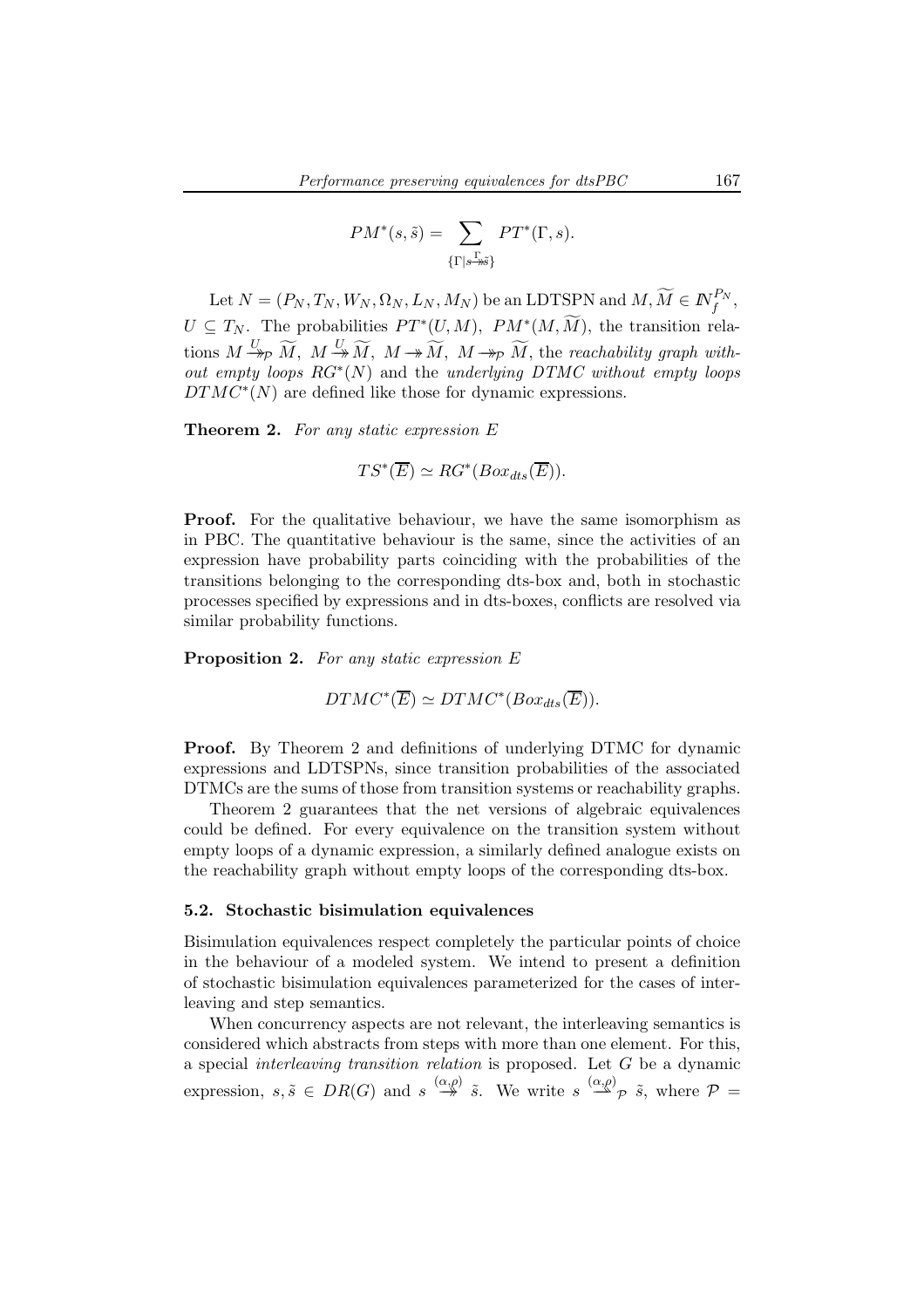168 *I. V. Tarasyuk*

 $pt^*(\alpha, \rho), s)$  is the *probability to execute the activity*  $(\alpha, \rho)$  *in* s after possible *empty loops, when only one-element steps are allowed*, defined as

$$
pt^*((\alpha,\rho),s) = \frac{PT^*(\{(\alpha,\rho)\},s)}{\sum_{\{(\beta,\chi)\}\in Exc(s)}PT^*(\{(\beta,\chi)\},s)}.
$$

Let G be a dynamic expression and  $\mathcal{H} \subseteq DR(G)$ . Then for some  $s \in$  $DR(G)$  and  $A \in \mathbb{N}_{f}^{\mathcal{L}} \setminus \{\emptyset\}$  we write  $s \stackrel{A}{\rightarrow}_{\mathcal{P}} \mathcal{H}$ , where  $\mathcal{P} = PM_{A}^{*}(s, \mathcal{H})$  is the *overall probability to move from* s *into the set of states* H *via non-empty steps with the multiaction part* A *after possible empty loops* defined as

$$
PM_A^*(s, \mathcal{H}) = \sum_{\{\Gamma \mid \exists \tilde{s} \in \mathcal{H} \ s \to \tilde{s}, \ \mathcal{L}(\Gamma) = A\}} PT^*(\Gamma, s).
$$

We propose the corresponding *interleaving transition relation*  $s \stackrel{\alpha}{\longrightarrow} \mathcal{P}$  H, where  $P = pm^*_{\alpha}(s, \mathcal{H})$  is the *overall probability to move from* s *into the set of states* H *via steps with the multiaction part* {α} *after possible empty loops when only one-element steps are allowed* defined as

$$
pm_{\alpha}^{*}(s,\mathcal{H})=\sum_{\{(\alpha,\rho)\mid \exists \tilde{s}\in\mathcal{H}}\; s^{\left(\alpha,\rho\right)\tilde{s}\tilde{\}}}\; pt^{*}((\alpha,\rho),s).
$$

**Definition 15.** An *equivalence* relation  $\mathcal{R} \subseteq (DR(G) \cup DR(G'))^2$  is a  $\star$ -stochastic bisimulation between dynamic expressions  $G$  and  $G'$ ,  $\star \in \{interleaving, step\}$ , denoted by  $\mathcal{R}: G \rightarrow_{\star s} G', \star \in \{i, s\}$ , if:

- 1.  $([G]_{\approx}, [G']_{\approx}) \in \mathcal{R}$ .
- 2.  $(s_1, s_2) \in \mathcal{R} \Rightarrow \forall \mathcal{H} \in (DR(G) \cup DR(G'))/\mathcal{R}$ 
	- $\forall x \in \mathcal{L}$  and  $\hookrightarrow = \rightarrow$ , if  $\star = i$ ;
	- $\forall x \in \mathbb{N}_f^{\mathcal{L}} \setminus \{\emptyset\}$  and  $\hookrightarrow = \rightarrow$ , if  $\star = s$ ;

$$
s_1 \stackrel{x}{\hookrightarrow} _{\mathcal{P}} \mathcal{H} \Leftrightarrow s_2 \stackrel{x}{\hookrightarrow} _{\mathcal{P}} \mathcal{H}.
$$

Two dynamic expressions G and  $G'$  are  $\star$ -stochastic bisimulation equivalent,  $\star \in \{interleaving, \ step\}$ , denoted by  $G \leftrightarrow_{\star s} G'$ , if  $\exists \mathcal{R} : G \leftrightarrow_{\star s} G'$ ,  $\star \in \{i, s\}$ .

# 5.3. Interrelations of the stochastic equivalences

Now we compare the introduced stochastic equivalences and obtain the lattice of their interrelations.

Theorem 3. *For any dynamic expressions* G *and* G′ *the following strict implications and the identity hold:*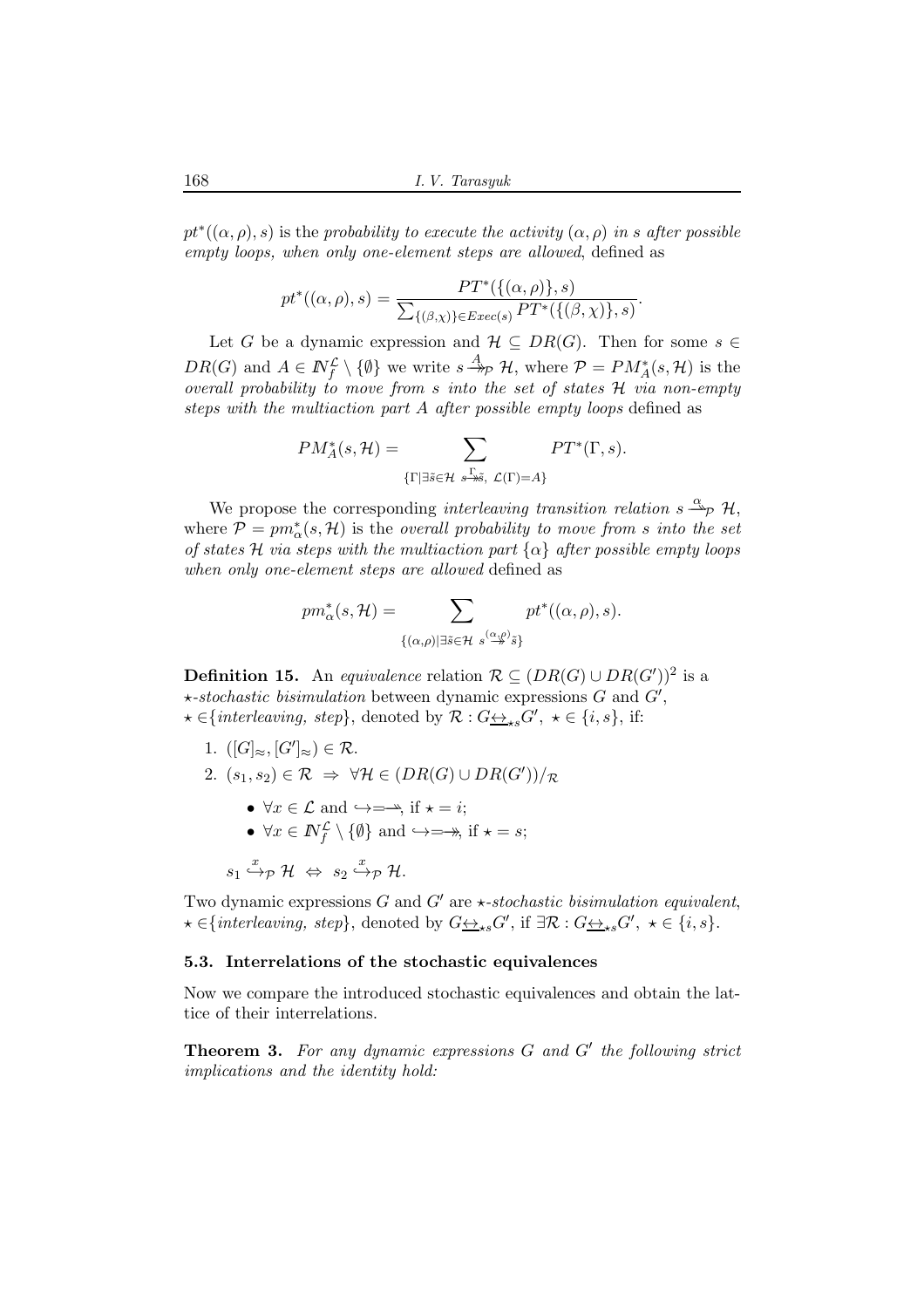$$
G \approx G' \Rightarrow G =_{ts} G' \Leftrightarrow G =_{ts*} G' \Rightarrow G \underline{\leftrightarrow}_{ss} G' \Rightarrow G \underline{\leftrightarrow}_{is} G'.
$$

**Proof.** Like the analogous theorem in [9], but for infinite processes as well.

### 6. Stationary behaviour

Let us examine how the proposed equivalences can be used to compare behaviour of stochastic processes in their steady states. We shall consider only formulas specifying stochastic processes with infinite behavior, i.e., expressions with the iteration operator. We have observed that, for every such expression, the parts of its underlined DTMC corresponding to the execution of the iteration bodies are ergodic, hence, the unique steady state exists.

#### 6.1. Theoretical background

Let G be a dynamic expression. The elements  $\mathcal{P}_{ij}^*$   $(1 \leq i, j \leq n = |DR(G)|)$ of the transition probability matrix (TPM)  $\mathbf{P}^*$  for  $DTMC^*(G)$  are defined as

$$
\mathcal{P}_{ij}^* = \begin{cases} PM^*(s_i, s_j), & s_i \to s_j; \\ 0, & \text{otherwise.} \end{cases}
$$

The transient (k-step,  $k \in \mathbb{N}$ ) probability mass function (PMF)  $\psi^*[k] =$  $(\psi_1^*[k], \ldots, \psi_n^*[k])$  for  $DTMC^*(G)$  is the solution of the equation system

$$
\psi^*[k] = \psi^*[0](\mathbf{P}^*)^k,
$$

s.t.  $\psi^*[0] = (\psi_1^*[0], \ldots, \psi_n^*[0])$  is the initial PMF:  $\psi_i^*[0] = \begin{cases} 1, & s_i = [G]_{\approx}; \\ 0, & \text{otherwise} \end{cases}$ 0, otherwise.

Note also that  $\psi^*[k+1] = \psi^*[k] \mathbf{P}^*$   $(k \in \mathbb{N})$ .

The steady-state PMF  $\psi^* = (\psi_1^*, \dots, \psi_n^*)$  for  $DTMC^*(G)$  is the solution of the equation system

$$
\begin{cases}\n\psi^*(\mathbf{P}^* - \mathbf{E}) = \mathbf{0} \\
\psi^* \mathbf{1}^T = 1\n\end{cases}
$$

where **E** is the unitary matrix of size n and **0** is a vector with n values 0, 1 is that with  $n$  values 1.

If  $DTMC^*(G)$  has the single steady state, then  $\psi^* = \lim_{k \to \infty} \psi^*[k]$ . For  $s \in DR(G)$  with  $s = s_i$   $(1 \leq i \leq n)$  we define  $\psi^*[k](s) = \psi_i^*[k]$  $(k \in \mathbb{N})$  and  $\psi^*(s) = \psi_i^*$ .

The following standard *performance indices* can be calculated based on the steady-state PMF  $\psi^*$ .

• The *average recurrence (return) time in the state* s is  $\frac{1}{\psi^*(s)}$ .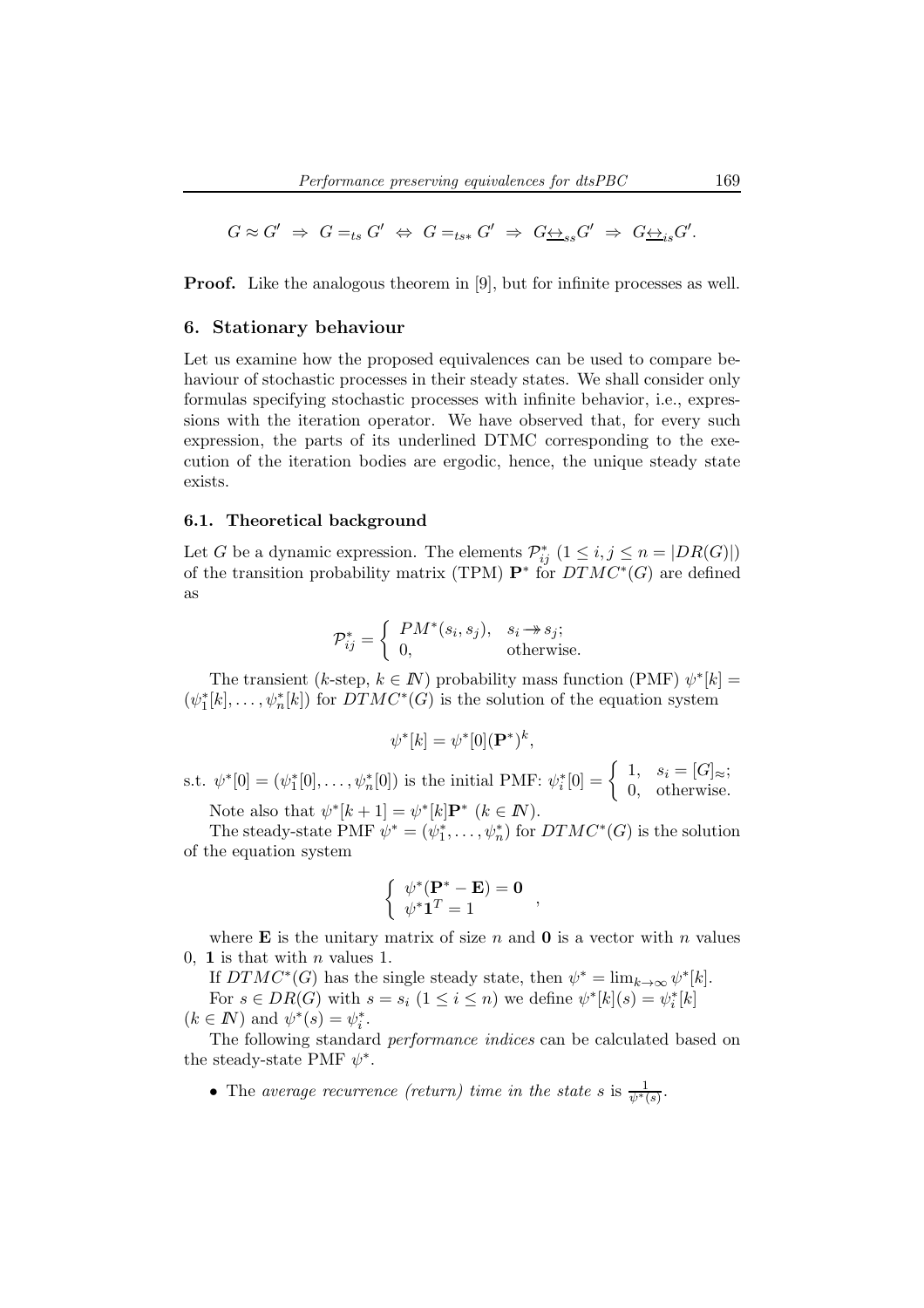- The *fraction of residence time in the state* s is  $\psi^*(s)$ .
- The *relative fraction of residence time in the state*  $s_1$  *w.r.t. that in the state*  $s_2$  is  $\frac{\psi^*(s_1)}{\psi^*(s_2)}$ .
- The *fraction of residence time in the set of states* S ⊆ DR(G) or the *probability of the event determined by a condition that is true for all* states from S is  $\sum_{s \in S} \psi^*(s)$ .
- The *steady-state probability to perform a step with an activity*  $(\alpha, \rho)$  is  $\sum_{s\in DR(G)} \psi^*(s) \sum_{\{\Gamma | (\alpha,\rho)\in \Gamma\}} PT^*(\Gamma,s).$
- The *probability of the event determined by a reward function* r *on the* states is  $\sum_{s \in DR(G)} \psi^*(s) r(s)$ .

# 6.2. Steady state and equivalences

The following proposition demonstrates that for two dynamic expressions related by  $\leftrightarrow_{ss}$  the steady-state probabilities to come in an equivalence class coincide. One can also interpret the result stating that the mean recurrence time for an equivalence class is the same for both expressions.

**Proposition 3.** Let  $G, G'$  be dynamic expressions with  $\mathcal{R}: G \rightarrow S} G'$ . Then  $\forall \mathcal{H} \in (DR(G) \cup DR(G'))/\mathcal{R}$ 

$$
\sum_{s \in \mathcal{H} \cap DR(G)} \psi^*(s) = \sum_{s' \in \mathcal{H} \cap DR(G')} \psi'^*(s').
$$

Proof. See Appendix A.

The expression  $\mathsf{Stop} = (\{c\}, \frac{1}{2})$  $\frac{1}{2}$ ) is c specifies the process that is only able to perform empty loops with probability 1 and never terminates. The following example demonstrates that Proposition 3 does not hold for  $\leftrightarrow$ <sub>is</sub>.

**Example 1.** Let  $E = [(\{a\}, \frac{1}{2})]$  $\frac{1}{2}$ ) \* (({b},  $\frac{1}{2}$  $(\{\overline{c}\},\frac{1}{2})$  $\frac{1}{2})\|(\{d\},\frac{1}{2}$  $(\frac{1}{2}))) *$  Stop] and  $E'=[(\{a\},\frac{1}{2})]$  $(\{\b} \}, \frac{1}{2})$ \* $((\{b\}, \frac{1}{2})$  $(\overline{\{c\}}, \frac{1}{2})$  $(\{d\},\frac{1}{2})_1$ ;  $(\{d\},\frac{1}{2})$  $(\{\bar{d}\},\frac{1}{2})$ 1) $[](\{\bar{d}\},\frac{1}{2})$  $(\overline{\{c\}},\frac{1}{2})$  $(\frac{1}{2})_2$ ))) $\ast$ Stop]. We have  $\overline{E} \underline{\leftrightarrow}_{is} \overline{E'}$ .

 $DR(\overline{E})$  consists of the equivalence classes  $s_1 = [[(\{a\},\frac{1}{2})$  $(\frac{1}{2}) * ((b), \frac{1}{2})$  $(\{c\},\frac{1}{2})$  $\frac{1}{2})$ || $({d}, \frac{1}{2})$  $(\frac{1}{2}))) *$  Stop]] $_{\approx}$ ,  $s_2 = [[(\{a\},\frac{1}{2})$  $(\{b\},\frac{1}{2})$  \*  $((\{b\},\frac{1}{2})$  $(\{\{c\},\frac{1}{2})$  $\frac{1}{2})\|(\{d\},\frac{1}{2})$  $(\frac{1}{2})$ )  $*$  Stop]] $\approx$ ,  $s_3 = [[(\{a\},\frac{1}{2})$  $(\{b\},\frac{1}{2})$  \*  $((\{b\},\frac{1}{2})$  $(\cfrac{1}{2}); ((\cfrac{1}{2}, \frac{1}{2})$  $\frac{1}{2})\|(\{d\},\frac{1}{2})$  $(\frac{1}{2})$ )  $\ast$  Stop]] $\approx$ ,  $s_4 = [[(\{a\},\frac{1}{2})$  $(\{b\},\frac{1}{2})$  \*  $((\{b\},\frac{1}{2})$  $(\{\{c\},\frac{1}{2})$  $\frac{1}{2}) \| (\{d\},\frac{1}{2})$  $(\frac{1}{2}))) *$  Stop]] $_{\approx}$ ,  $s_5 = [[(\{a\},\frac{1}{2})$  $(\{b\},\frac{1}{2})$  \*  $((\{b\},\frac{1}{2})$  $(\cfrac{1}{2}); ((\cfrac{1}{2}, \frac{1}{2})$  $\frac{1}{2})\|(\{d\},\frac{1}{2})$  $(\frac{1}{2})$ )  $*$  Stop]] $\approx$ .  $DR(\overline{E'})$  consists of the equivalence classes  $s'_1 = [[\overline{(\{a\},\frac{1}{2})}\ast((\{b\},\frac{1}{2});(((\{c\},\frac{1}{2})_1;(\{d\},\frac{1}{2})_1)]]((\{d\},\frac{1}{2})_2;(\{c\},\frac{1}{2})_2))) \ast \mathsf{Stop}]]_{\approx},$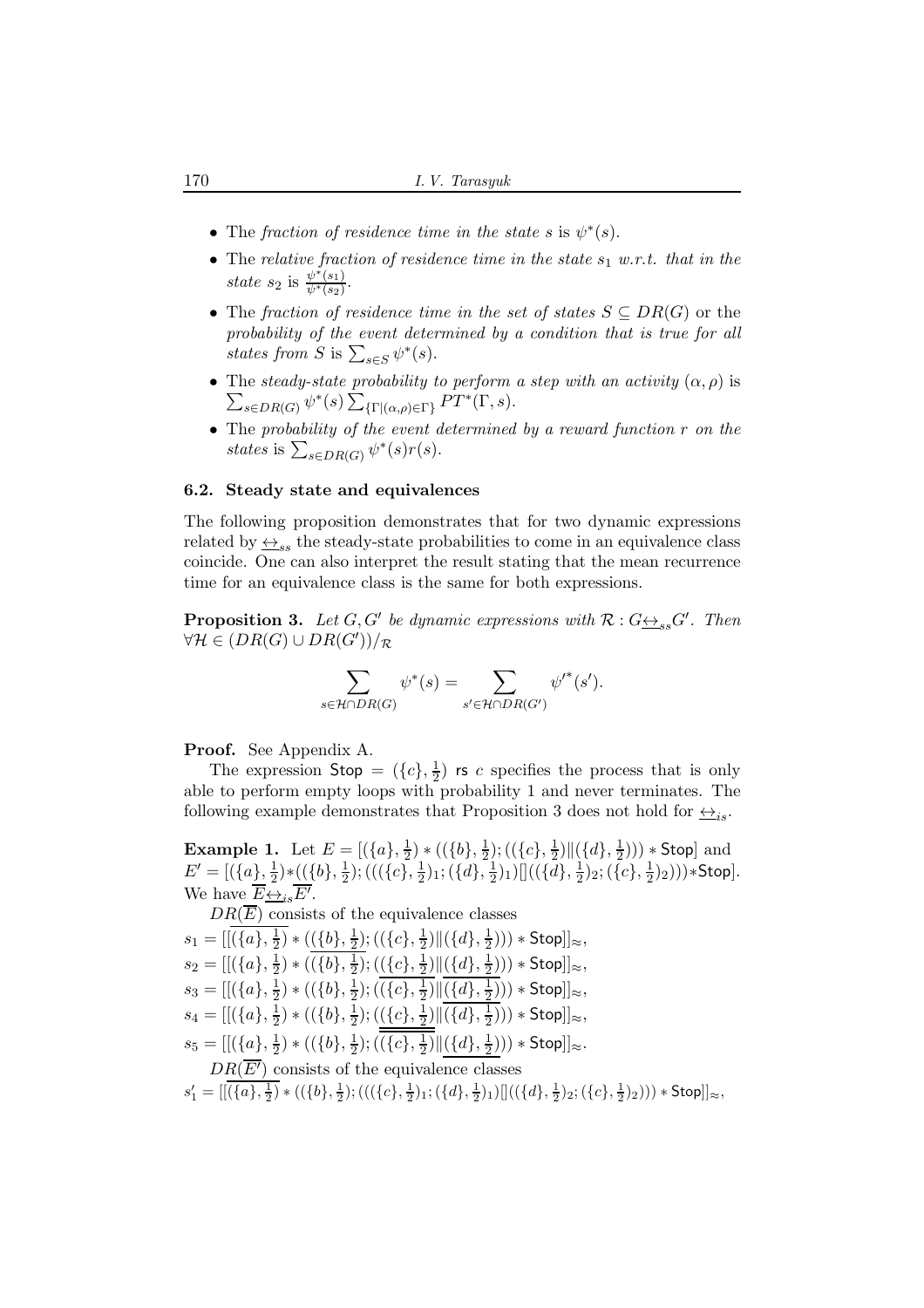

**Figure 2.**  $\leftrightarrow$ <sub>is</sub> does not guarantee a coincidence of steady-state probabilities to come in an equivalence class

$$
s'_2 = [[(\{a\}, \frac{1}{2}) * ((\overline{\{b\}, \frac{1}{2})}; (((\{c\}, \frac{1}{2})_1; (\{d\}, \frac{1}{2})_1)]]((\{d\}, \frac{1}{2})_2; (\{c\}, \frac{1}{2})_2))) * Stop]] \approx,
$$
  
\n
$$
s'_3 = [[(\{a\}, \frac{1}{2}) * ((\{b\}, \frac{1}{2}); (((\{c\}, \frac{1}{2})_1; (\{d\}, \frac{1}{2})_1)]]((\{d\}, \frac{1}{2})_2; (\{c\}, \frac{1}{2})_2))) * Stop]] \approx,
$$
  
\n
$$
s'_4 = [[(\{a\}, \frac{1}{2}) * ((\{b\}, \frac{1}{2}); (((\{c\}, \frac{1}{2})_1; (\{d\}, \frac{1}{2})_1)]]((\{d\}, \frac{1}{2})_2; (\{c\}, \frac{1}{2})_2))) * Stop]] \approx,
$$
  
\n
$$
s'_5 = [[(\{a\}, \frac{1}{2}) * ((\{b\}, \frac{1}{2}); (((\{c\}, \frac{1}{2})_1; (\{d\}, \frac{1}{2})_1)]]((\{d\}, \frac{1}{2})_2; (\{c\}, \frac{1}{2})_2))) * Stop]] \approx.
$$
  
\nThe steady-state PMFs  $s'^*$  for DTMC\*(F) and  $s'^*$  for DTMC\*(F') are

The steady-state PMFs 
$$
\psi^*
$$
 for  $DTMC^*(\overline{E})$  and  $\psi'^*$  for  $DTMC^*(\overline{E'})$  are

$$
\psi^* = \left(0, \frac{3}{8}, \frac{3}{8}, \frac{1}{8}, \frac{1}{8}\right), \ \psi'^* = \left(0, \frac{1}{3}, \frac{1}{3}, \frac{1}{6}, \frac{1}{6}\right).
$$

For the equivalence class (w.r.t.  $\leftrightarrow_{is}$ )  $\mathcal{H} = \{s_3, s'_3\}$ <br>  $\sum_{s_3 \in \mathcal{H} \cap \mathcal{D}(\overline{\mathcal{D}})} \psi^*(s) = \psi^*(s_3) = \frac{3}{5}$ , whereas  $\sum_{s_3 \in \mathcal{H} \cap \mathcal{D}(\overline{\mathcal{D}})} \psi^*(s_3)$ } we have  $s \in \mathcal{H} \cap DR(\overline{E}) \psi^*(s) = \psi^*(s_3) = \frac{3}{8},$  whereas  $\sum_{s' \in \mathcal{H} \cap DR(\overline{E'})} \psi'^*(s') = \psi'^*(s'_3)$  $=\frac{1}{3}$ . Thus,  $\underline{\leftrightarrow}_{is}$  does not guarantee a coincidence of steady-state probabilities to come in an equivalence class.

In Figure 2, the marked dts-boxes of the dynamic expressions above are presented, i.e.,  $N = Box_{dts}(\overline{E})$  and  $N' = Box_{dts}(\overline{E'})$ . In addition, we depict the net analogues of the algebraic equivalences.

By Proposition 3,  $\leftrightarrow_{ss}$  preserves the quantitative properties of the stationary behaviour. Now we intend to demonstrate that the qualitative properties of the stationary behaviour based of the multiaction labels are pre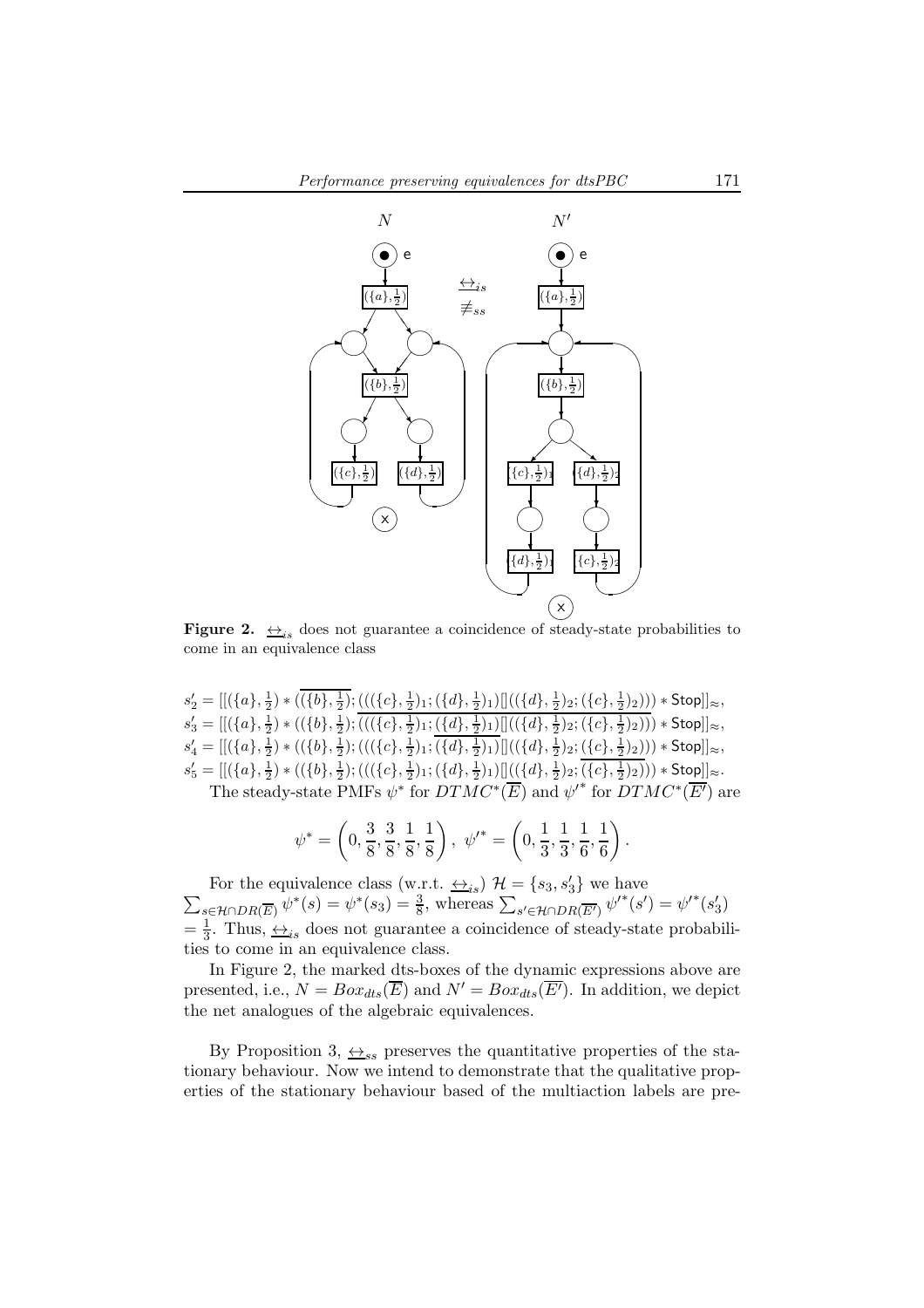served as well.

**Definition 16.** A *step trace* of a dynamic expression G is  $\Sigma = A_1 \cdots A_n \in$  $(N_f^{\mathcal{L}} \setminus \{\emptyset\})^*$  s.t.  $\exists s \in DR(G)$   $s \stackrel{\Gamma_1}{\rightarrow} s_1 \stackrel{\Gamma_2}{\rightarrow} \cdots \stackrel{\Gamma_n}{\rightarrow} s_n$ ,  $\mathcal{L}(\Gamma_i) = A_i$   $(1 \leq i \leq n)$ . The *probability to execute the step trace*  $\Sigma$  *in* s is

$$
PT^{*}(\Sigma, s) = \sum_{\{\Gamma_{1}, \dots, \Gamma_{n} | s = s_{0} \xrightarrow{r_{1}} s_{1} \xrightarrow{r_{2}} \dots \xrightarrow{r_{n}} s_{n}, \mathcal{L}(\Gamma_{i}) = A_{i}} \prod_{i=1}^{n} PT^{*}(\Gamma_{i}, s_{i-1}).
$$

The following theorem demonstrates that for two dynamic expressions related by  $\leftrightarrow_{ss}$  the steady-state probabilities to come in an equivalence class and start a step trace from it coincide.

**Theorem 4.** Let  $G, G'$  be dynamic expressions with  $\mathcal{R}: G \rightarrow S_{ss}G'$  and  $\Sigma$  be *a step trace.* Then  $\forall \mathcal{H} \in (DR(G) \cup DR(G'))/\mathcal{R}$ 

$$
\sum_{s \in \mathcal{H} \cap DR(G)} \psi^*(s) PT^*(\Sigma, s) = \sum_{s' \in \mathcal{H} \cap DR(G')} \psi'^*(s') PT^*(\Sigma, s').
$$

Proof. See Appendix B.

**Example 2.** Let  $E = [(\{a\}, \frac{1}{2})]$  $(\{b\},\frac{1}{2})$  \* ( $(\{b\},\frac{1}{2})$  $(\{\overline{c}\},\frac{1}{2})$  $\frac{1}{2}$ )1 $[(c], \frac{1}{2}$  $(\frac{1}{2})_2$ ) \* Stop] and  $E'=[(\{a\},\frac{1}{2})]$  $(\{\{b\},\frac{1}{2}\})$  \* (( $(\{\{b\},\frac{1}{2}\})$  $(\cfrac{1}{2})_1; (\cfrac{1}{2})_1$  $(\frac{1}{2})_1)$   $[(\{b\}, \frac{1}{2})_1]$  $(\cfrac{1}{2})_2; (\cfrac{1}{2})$  $(\frac{1}{2})_2$ ) \* Stop]. We have  $\overline{E} \underline{\leftrightarrow}_{ss} \overline{E^{\prime}}$ .  $DR(\overline{E})$  consists of the equivalence classes  $s_1 = [[(\{a\},\frac{1}{2})$  $(\frac{1}{2}) * ((b), \frac{1}{2})$  $(\{c\},\frac{1}{2})$  $\frac{1}{2}$ )1 $[(c], \frac{1}{2}]$  $(\frac{1}{2})_2)) *$  Stop]] $\approx$ ,  $s_2 = [[(\{a\},\frac{1}{2})$  $(\{b\},\frac{1}{2})$  \*  $((\{b\},\frac{1}{2})$  $(\{\overline{c}\},\frac{1}{2})$  $\frac{1}{2}$ )1 $[(c], \frac{1}{2}$  $(\frac{1}{2})_2)) *$  Stop]] $\approx$ ,  $s_3 = [[(\{a\},\frac{1}{2})$  $(\{b\},\frac{1}{2})$  \*  $((\{b\},\frac{1}{2})$  $(\cfrac{1}{2}); ((c, \frac{1}{2})$  $\frac{1}{2}$ )<sub>1</sub> $[(c], \frac{1}{2})$  $(\frac{1}{2})_2$ ) \* Stop]] $_{\approx}$ .  $DR(\overline{E'})$  consists of the equivalence classes  $s'_1 = [[(\{a\}, \frac{1}{2})]$  $(\frac{1}{2}) * ((\{b\}, \frac{1}{2})$  $(\cfrac{1}{2})_1; (\cfrac{1}{2})_1$  $(\frac{1}{2})_1)$   $[(\{b\}, \frac{1}{2})_1]$  $(\cfrac{1}{2})_2; (\cfrac{1}{2})$  $(\frac{1}{2})_2)) *$  Stop]] $_{\approx}$ ,  $s'_2 = [[(\{a\}, \frac{1}{2})]$  $(\{\{b\},\frac{1}{2}) * ((\{b\},\frac{1}{2})$  $(\cfrac{1}{2})_1; (\cfrac{1}{2})_1$  $(\frac12)_1)[[(\{b\},\frac12$  $(\cfrac{1}{2})_2; (\cfrac{1}{2})$  $(\frac{1}{2})_2)) *$  Stop]] $\approx$ ,  $s'_3 = [[(\{a\},\frac{1}{2})$  $(\{\{b\},\frac{1}{2}) * ((\{b\},\frac{1}{2})$  $(\cfrac{1}{2})_1; (\cfrac{1}{2})_1$  $(\frac{1}{2})_1)$   $[(\{b\},\frac{1}{2})_1]$  $(\cfrac{1}{2})_2; (\cfrac{1}{2})_2$  $(\frac{1}{2})_2)) *$  Stop]] $\approx$ ,  $s'_4 = [[(\{a\},\frac{1}{2})$  $(\{\{b\},\frac{1}{2}) * ((\{b\},\frac{1}{2})$  $(\cfrac{1}{2})_1; (\cfrac{1}{2})$  $(\frac{1}{2})_1)\|((\{b\},\frac{1}{2})$  $(\cfrac{1}{2})_2; (\{c\},\frac{1}{2})$  $(\frac{1}{2})_2)) * \mathsf{Stop}]]_{\approx}.$ The steady-state PMFs  $\psi^*$  for  $DTMC^*(\overline{E})$  and  ${\psi'}^*$  for  $DTMC^*(\overline{E'})$  are

$$
\psi^* = \left(0, \frac{1}{2}, \frac{1}{2}\right), \ \psi'^* = \left(0, \frac{1}{2}, \frac{1}{4}, \frac{1}{4}\right).
$$

One can see that the steady-state probabilities for the equivalence class  $(w.r.t. \Leftrightarrow_{ss})$   $\mathcal{H} = \{s_3, s'_3, s'_4\}$  coincide:  $\sum_{s \in \mathcal{H} \cap DR(\overline{E})} \psi^*(s) = \psi^*(s_3) =$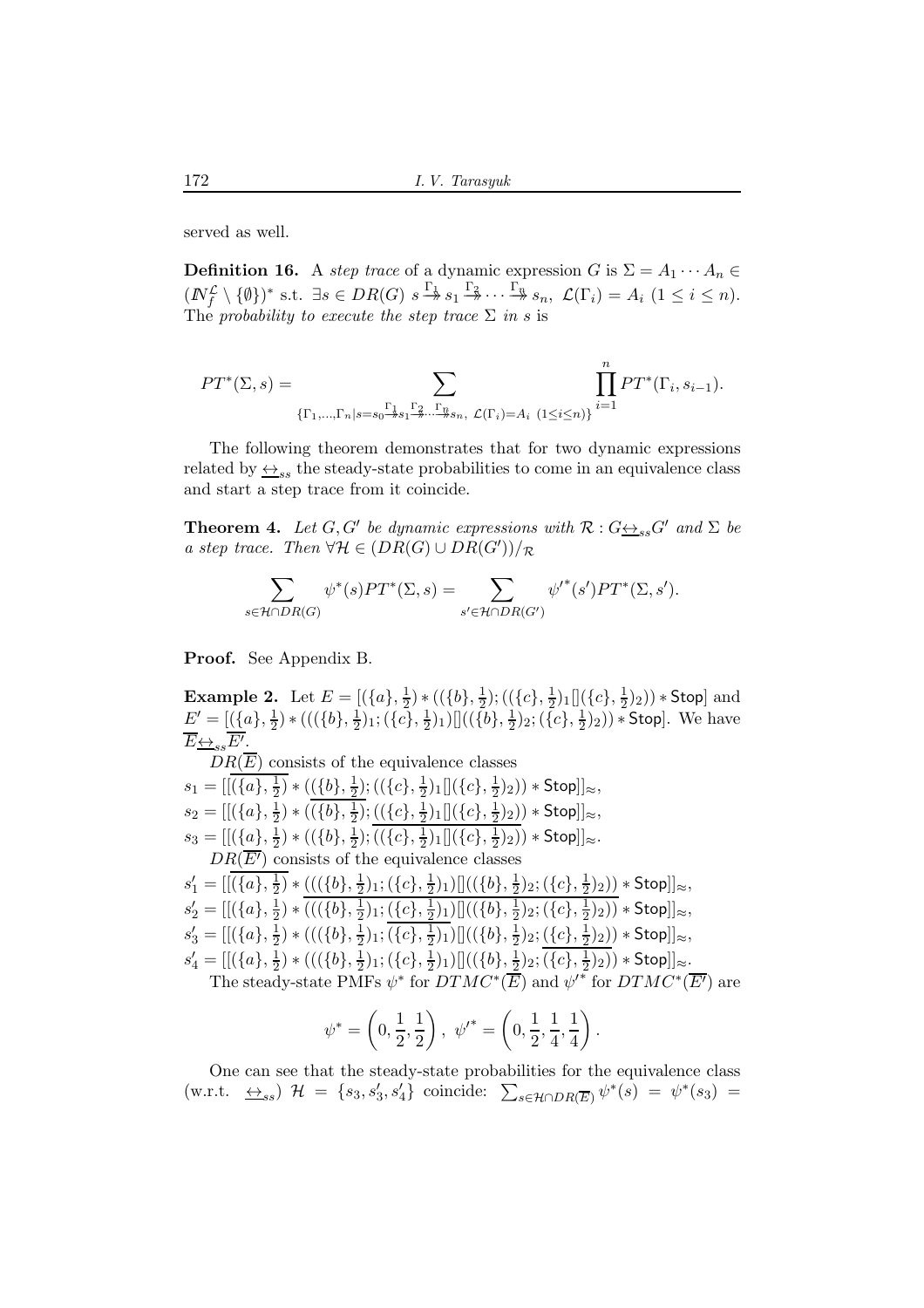

**Figure 3.**  $\leftrightarrow$ <sub>ss</sub> implies a coincidence of the steady-state probabilities to come in an equivalence class and start a trace from it

 $\frac{1}{2} = \frac{1}{4} + \frac{1}{4} = \psi'^*(s_3') + \psi'^*(s_4') = \sum_{s' \in \mathcal{H} \cap DR(\overline{E'})} \psi'^*(s')$ . Let  $\Sigma = \{\{c\}\}.$ The steady-state probabilities to come in the equivalence class  $\mathcal{H}$  and start the step trace  $\Sigma$  from it coincide as well:  $\psi^*(s_3)(PT^*(\{\{\zeta\},\frac{1}{2})$  $(\frac{1}{2})_1\}, s_3) +$  $PT^*(\{(\{c\},\frac{1}{2})$  $(\frac{1}{2})_2$ ,  $s_3$ )) =  $\frac{1}{2}(\frac{1}{2} + \frac{1}{2})$  $\frac{1}{2}$ ) =  $\frac{1}{2}$  =  $\frac{1}{4}$  $\frac{1}{4} \cdot 1 + \frac{1}{4} \cdot 1 =$  ${\psi'}^*(s'_3)PT^*(\{(\{c\},\frac{1}{2}$  $(\{c\},\frac{1}{2})$ <sub>1</sub> $),s'_3) + \psi^{\tilde{\prime}*}(s'_4)PT^{*}(\{(\{c\},\frac{1}{2})\})$  $\frac{1}{2}$ <sub>2</sub> $\}, s'_{4}$ .

In Figure 3, the marked dts-boxes of the dynamic expressions above are presented, i.e.,  $N = Box_{dts}(\overline{E})$  and  $N' = Box_{dts}(\overline{E'})$ . In addition, we depict the net analogues of the algebraic equivalences.

#### 6.3. Performance preservation and simplification of its analysis

Many performance indices are based on the steady-state probabilities to come in a set of similar states or, after coming in, to start a step trace from this set. The similarity of states is usually captured by an equivalence relation, hence, the sets are often the equivalence classes. For example, the average system run-through, the common memory utilization for the shared memory system and the time fractions when nobody, one or two persons eat for the dining philosophers system are based on the steady-state probabilities to come in an equivalence class. On the other hand, the steadystate probability of the common memory request from a processor for the shared memory system and that of the beginning of eating for the dining philosophers system are based on steady-state probabilities to come in an equivalence class and to start a step trace from it. Performance indices of the shared memory system were calculated in [10].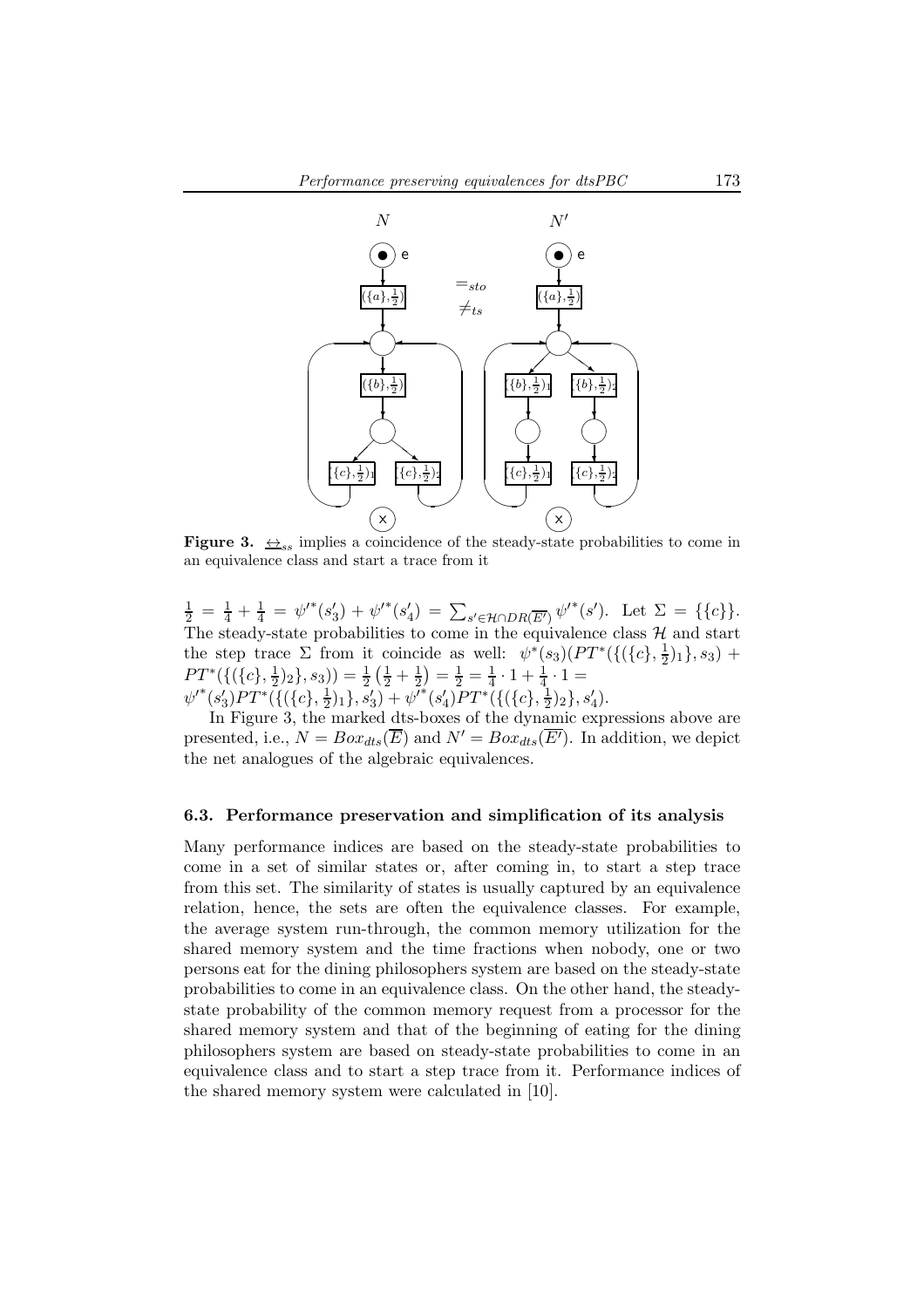174 *I. V. Tarasyuk*

Proposition 3 and Theorem 4 guarantee a coincidence of the mentioned indices for the expressions related by  $\leftrightarrow_{ss}$ . Thus,  $\leftrightarrow_{ss}$  preserves performance of stochastic systems modeled by expressions of dtsPBC. Moreover, Example 1 demonstrates that it is the weakest relation we considered that has the performance preservation property. The equivalence  $\leftrightarrow_{ss}$  can be used to reduce transition systems and, hence, DTMCs of expressions. It allows one to simplify the performance analysis, since the reduced DTMCs have less states, the dimension of the transition probability matrix is smaller, and we solve less equations to calculate steady-state probabilities.

# 7. Conclusion

In this paper, within dtsPBC with iteration, we have considered the stochastic algebraic equivalences having natural net analogues on LDTSPNs. The equivalences abstract from empty loops in transition systems of dynamic expressions. We have investigated which of the equivalences we proposed guarantee identity of the stationary behaviour and can be used for simplification of performance analysis. We have proved that the weakest of the relations having this property is the step stochastic bisimulation equivalence. The advantage of our framework is twofold. First, one can specify concurrent composition and synchronization of (multi)actions unlike Markov chains. Second, algebraic formulas represent processes in a more compact way than Petri nets.

In the future, we plan to apply the equivalence notions to reduction of expressions and boxes with the intention to propose a method of performance analysis simplification.

#### References

- [1] Best E., Devillers R., Hall J.G. The box calculus: a new causal algebra with multi-label communication // Lect. Notes Comput. Sci. – 1992. – Vol. 609. – P. 21–69.
- [2] Bernardo M., Gorrieri R. A tutorial on EMPA: a theory of concurrent processes with nondeterminism, priorities, probabilities and time // Theor. Comput. Sci. – 1998. – Vol. 202. – P. 1–54.
- [3] Best E., Koutny M. A refined view of the box algebra // Lect. Notes Comp. Sci. – 1995. – Vol. 935. – P. 1–20.
- [4] Hillston J. A Compositional Approach to Performance Modelling. Cambridge University Press, Great Britain, 1996.
- [5] Macià H., Valero V., Cazorla D., Cuartero F. Introducing the iteration in sPBC // Lect. Notes Comp. Sci. – 2004. – Vol. 3235. – P. 292–308. – http://www.info-ab.uclm.es/retics/publications/2004/forte04.pdf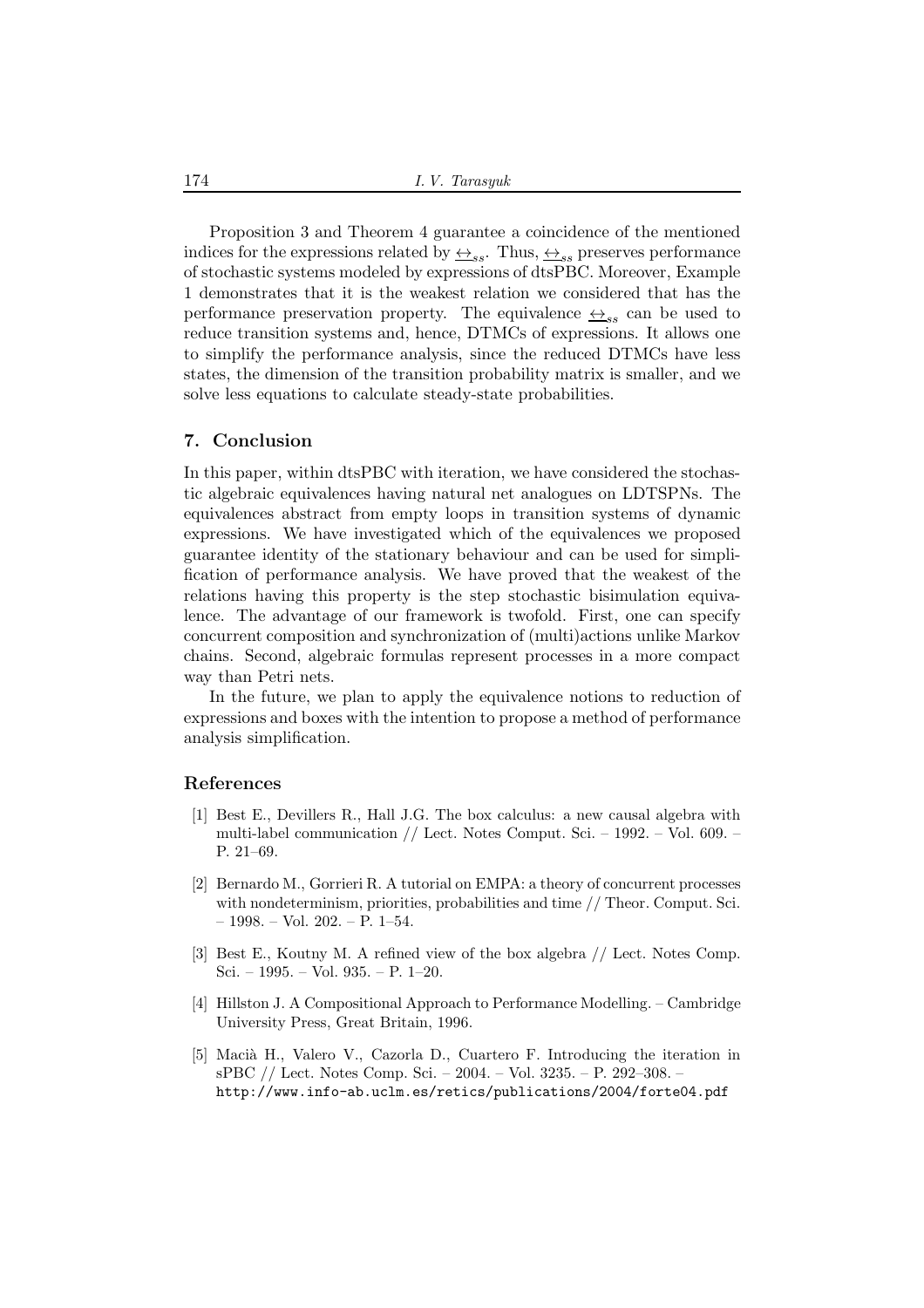- [6] Macià H., Valero V., de Frutos D. sPBC: a Markovian extension of finite Petri box calculus // Proc. of  $9<sup>th</sup>$  IEEE Internat. Workshop on Petri Nets and Performance Models - 01 (PNPM'01). – Aachen, Germany: IEEE Computer Society Press, 2001. – P. 207–216. – http://www.info-ab.uclm.es/retics/ publications/2001/pnpm01.ps
- [7] Tarasyuk I.V. Discrete Time Stochastic Petri Box Calculus. Carl von Ossietzky Universität Oldenburg, Germany, 2005. – 25 p. – (Berichte aus dem Department für Informatik; Vol. 3/05). – http://db.iis.nsk.su/persons/itar/dtspbcib\_cov.pdf
- [8] Tarasyuk I.V. Iteration in discrete time stochastic Petri box calculus // Bull. Novosibirsk Comp. Center. Ser. Computer Science. – Novosibirsk, 2006. – Iss.  $24. - P. 129 - 148. - http://db.ii.s.nsk.su/persons/itar/dtsitncc.pdf$
- [9] Tarasyuk I.V. Stochastic Petri box calculus with discrete time // Fundamenta Informaticae. – IOS Press, Amsterdam, The Netherlands, 2007. – Vol. 76, No. 1–2. – P. 189–218. – http://db.iis.nsk.su/persons/itar/dtspbcfi.pdf
- [10] Tarasyuk I.V. Performance evaluation in dtsPBC // Proc. of  $18^{th}$  Workshop on Concurrency, Specification and Programming - 09 (CS&P'09). – Warsaw University, Poland, 2009. – P. 602–615. – http://db.iis.nsk.su/persons/itar/ dtsshmcsp.pdf

# A. Proof of Proposition 3

It is sifficient to prove the statement of the proposition for transient PMFs only, since  $\psi^* = \lim_{k \to \infty} \psi^*[k]$  and  $\psi'^* = \lim_{k \to \infty} \psi'^*[k]$ . We proceed by induction on k.

•  $k = 0$ 

The only nonzero values of the initial PMFs of  $DTMC^*(G)$  and  $DTMC^*(G')$  are  $\psi^*[0]([G]_{\approx})$  and  $\psi^*[0]([G']_{\approx})$ . The only equivalence class containing  $[G]_{\approx}$  or  $[G']_{\approx}$  is  $\mathcal{H}_0 = \{[G]_{\approx}, [G']_{\approx}\}.$  Thus,  $\sum_{s \in \mathcal{H}_0 \cap DR(G)} \overline{\psi^*}[0](s) = \psi^*[0]([G]_{\approx}) = 1 = \psi'^*[0]([G']_{\approx}) =$  $\sum_{s' \in \mathcal{H}_0 \cap DR(G')} \psi'^*[0](s').$ 

As for other equivalence classes,  $\forall \mathcal{H} \in ((DR(G) \cup DR(G'))_{\mathcal{R}}) \setminus \mathcal{H}_0$ we have  $\sum_{s \in \mathcal{H} \cap DR(G)} \psi^* [0](s) = 0 = \sum_{s' \in \mathcal{H} \cap DR(G')} \psi'^* [0](s').$ 

•  $k \rightarrow k+1$ 

Let  $\mathcal{H} \in (DR(G) \cup DR(G'))/R$  and  $s_1, s_2 \in \mathcal{H}$ . We have  $\forall \mathcal{H} \in$  $(DR(G) \cup DR(G'))/\mathcal{R} \ \ \forall A \ \in \ \mathit{IN}_{f}^{\mathcal{L}} \setminus \{\emptyset\} \ \ s_1 \stackrel{A}{\twoheadrightarrow} \mathcal{P} \ \ \widetilde{\mathcal{H}} \quad \Leftrightarrow \quad s_2 \stackrel{A}{\twoheadrightarrow} \mathcal{P} \ \ \widetilde{\mathcal{H}}.$ Therefore,  $PM^*(s_1, \widetilde{\mathcal{H}}) = \sum_{\{\Gamma \mid \exists \widetilde{s}_1 \in \widetilde{\mathcal{H}} \ s_1 = s \widetilde{s}_1\}} PT^*(\Gamma, s_1) =$  $\sum_{A\in I\!\!N_f^{\mathcal{L}}\setminus\{\emptyset\}}\sum_{\{\Gamma\mid \exists \tilde{s}_1\in \widetilde{\mathcal{H}}}\,\, s_1\overset{\Gamma}{\twoheadrightarrow} \tilde{s}_1,\ \mathcal{L}(\Gamma)=A\}}\tilde{PT}^*\tilde{(\Gamma,s_1)}=$  $\sum_{A\in I\!\!N_f^{\mathcal{L}}\setminus\{\emptyset\}}PM_{A}^{*}(s_1,\widetilde{\mathcal{H}})=\sum_{A\in I\!\!N_f^{\mathcal{L}}\setminus\{\emptyset\}}PM_{A}^{*}(s_2,\widetilde{\mathcal{H}})=$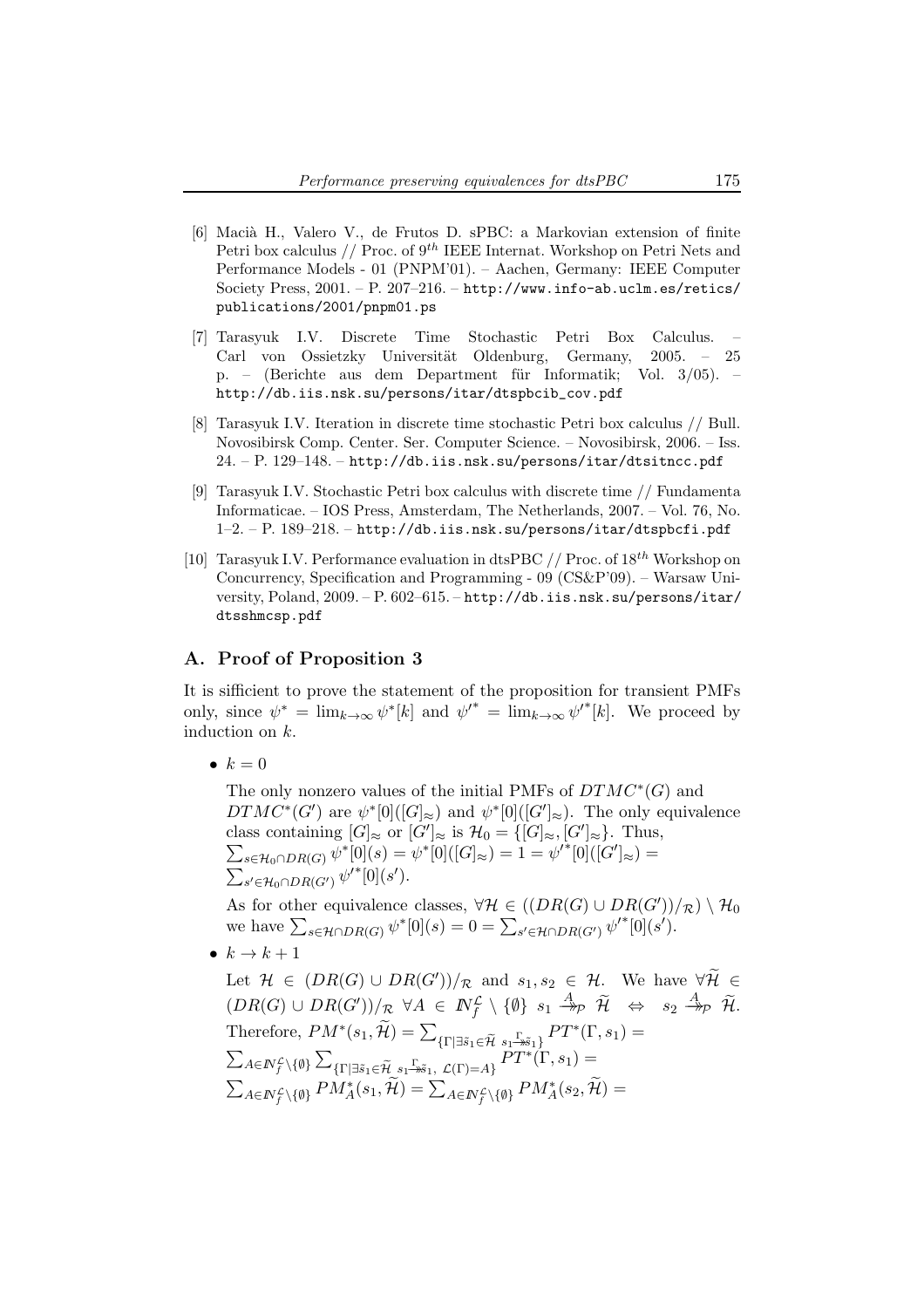$\sum_{A\in I\!\!N_f^{\mathcal{L}}\backslash\{\emptyset\}}\sum_{\{\Gamma\mid \exists \tilde{s}_2\in \tilde{\mathcal{H}}} \,\, s_2\overset{\Gamma}{\rightarrow} \tilde{s}_2,\,\, \mathcal{L}(\Gamma)=A\}}PT^*(\Gamma,s_2)=$  $\sum_{\{\Gamma|\exists \tilde{s}_2 \in \tilde{\mathcal{H}} \ s_2 \to \tilde{s}_2\}} PT^*(\Gamma, s_2) = PM^*(s_2, \tilde{\mathcal{H}}).$  Since we have the previous equality for all  $s_1, s_2 \in \mathcal{H}$ , we can denote  $PM^*(\mathcal{H}, \widetilde{\mathcal{H}}) =$  $PM^*(s_1, \tilde{\mathcal{H}}) = PM^*(s_2, \tilde{\mathcal{H}})$ . Note that transitions from the states of  $DR(G)$  always lead to those from the same set, hence,  $\forall s \in DR(G)$  $PM^*(s, \widetilde{\mathcal{H}}) = PM^*(s, \widetilde{\mathcal{H}} \cap DR(G)).$  The same is true for  $DR(G')$ . By induction hypothesis,  $\sum_{s \in \mathcal{H} \cap DR(G)} \psi^*[k](s) =$  $\sum_{s' \in \mathcal{H} \cap DR(G')} \psi'^*[k](s')$ . Further,  $\sum_{\tilde{s} \in \tilde{\mathcal{H}} \cap DR(G)} \psi^*[k+1](\tilde{s}) =$  $\sum_{\tilde{s}\in \tilde{\mathcal{H}}\cap DR(G)} \sum_{s\in DR(G)} \psi^*[k](s)PM^*(s,\tilde{s})=$  $\sum_{s\in DR(G)} \sum_{\tilde{s}\in \tilde{\mathcal{H}}\cap DR(G)} \psi^*[k](s)PM^*(s,\tilde{s})=$  $\sum_{s\in DR(G)}\psi^*[k](s)\sum_{\tilde{s}\in \tilde{\mathcal{H}}\cap DR(G)}PM^*(s,\tilde{s})=$  $\sum_{\mathcal{H}}\sum_{s\in\mathcal{H}\cap DR(G)}\psi^{*}[k](s)\sum_{\tilde{s}\in\tilde{\mathcal{H}}\cap DR(G)}PM^{*}(s,\tilde{s})=$  $\sum_{\mathcal{H}}\sum_{s\in\mathcal{H}\cap DR(G)}\psi^*[k](s)\sum_{\tilde{s}\in\tilde{\mathcal{H}}\cap DR(G)}\sum_{\{\Gamma|s\rightarrow\tilde{s}\}}PT^*(\Gamma,s)=$  $\sum_{\mathcal{H}}\sum_{s\in\mathcal{H}\cap DR(G)}\psi^*[k](s)\sum_{\{\Gamma\mid\exists\tilde{s}\in\tilde{\mathcal{H}}\cap DR(G)}\sum_{s\rightarrow\tilde{s}\}}PT^*(\Gamma,s)=$  $\sum_{\mathcal{H}}\sum_{s\in\mathcal{H}\cap DR(G)}\psi^{*}[k](s)PM^{*}(s,\widetilde{\mathcal{H}})=$  $\sum_{\mathcal{H}} \sum_{s \in \mathcal{H} \cap DR(G)} \psi^*[k](s) PM^*(\mathcal{H}, \widetilde{\mathcal{H}}) =$  $\sum_{\mathcal{H}}PM^*(\mathcal{H}, \widetilde{\mathcal{H}}) \sum_{s \in \mathcal{H} \cap DR(G)} \psi^*[k](s) =$  $\sum_{\mathcal{H}}PM^*(\mathcal{H}, \widetilde{\mathcal{H}}) \sum_{s' \in \mathcal{H} \cap DR(G')} {\psi'}^*[k](s') =$  $\sum_{\mathcal{H}} \sum_{s' \in \mathcal{H} \cap DR(G')} \psi'^*[k](s') P M^*(\mathcal{H}, \widetilde{\mathcal{H}}) =$  $\sum_{\mathcal{H}}\sum_{s'\in\mathcal{H}'\cap DR(G')} \psi'^*[k](s')PM^*(s',\widetilde{\mathcal{H}})=$  $\sum_{\mathcal{H}}\sum_{s'\in\mathcal{H}\cap DR(G')}\psi'^{*}[k](s')\sum_{\{\Gamma\mid\exists\tilde{s}'\in\tilde{\mathcal{H}}\cap DR(G')}\frac{\Gamma}{s'\cdot\tilde{\pi}^{s'}\}}PT^{*}(\Gamma,s')=$  $\sum_{\mathcal{H}}\sum_{s'\in\mathcal{H}\cap DR(G')}\psi'^{*}[k](s')\sum_{\tilde{s}'\in\widetilde{\mathcal{H}}\cap DR(G')}\sum_{\{\Gamma\mid\exists \tilde{s}'}\ s'\xrightarrow[\Gamma\preceq\tilde{s}']}\widetilde{PT}^{*}(\Gamma,s')\;=\;.$  $\sum_{\mathcal{H}}\sum_{s'\in\mathcal{H}\cap DR(G')} \psi'^*[k](s') \sum_{\tilde{s}'\in\tilde{\mathcal{H}}\cap DR(G')} PM^*(s',\tilde{s}') =$  $\sum_{s'\in DR(G')} \psi'^{*}[k](s') \sum_{\tilde{s}'\in \widetilde{\mathcal{H}} \cap DR(G')} PM^{*}(s',\tilde{s}')=$  $\sum_{s'\in DR(G')}\sum_{\widetilde{s}'\in \widetilde{\mathcal{H}}\cap DR(G')}\psi'^*[k](s')PM^*(s',\widetilde{s}')=$  $\sum_{\tilde{s}' \in \widetilde{\mathcal{H}} \cap DR(G')} \sum_{s' \in DR(G')} \psi'^*[k](s')PM^*(s',\tilde{s}') =$  $\sum_{\tilde{s}' \in \tilde{\mathcal{H}} \cap DR(G')} \psi'^*[k+1](\tilde{s}').$ 

# B. Proof of Theorem 4

Let  $\mathcal{H} \in (DR(G) \cup DR(G'))/R$  and  $s, \overline{s} \in \mathcal{H}$ . We have  $\forall \widetilde{\mathcal{H}} \in (DR(G) \cup$  $DR(G'))/R \,\,\forall A \in \mathbb{N}_f^{\mathcal{L}} \setminus \{\emptyset\} \,\, s \stackrel{A}{\Rightarrow}_{\mathcal{P}} \widetilde{\mathcal{H}} \ \ \Leftrightarrow \ \ \bar{s} \stackrel{A}{\Rightarrow}_{\mathcal{P}} \widetilde{\mathcal{H}}.$  The previous equality is valid for all  $s, \overline{s} \in H$ , hence, we can rewrite it as  $H \stackrel{A}{\rightarrow}_{\mathcal{P}} \widetilde{H}$  and denote  $PM_A^*(\mathcal{H}, \widetilde{\mathcal{H}}) = PM_A^*(s, \widetilde{\mathcal{H}}) = PM_A^*(\overline{s}, \widetilde{\mathcal{H}})$ . The transitions from the states of  $DR(G)$  always lead to those from the same set, hence,  $\forall s \in$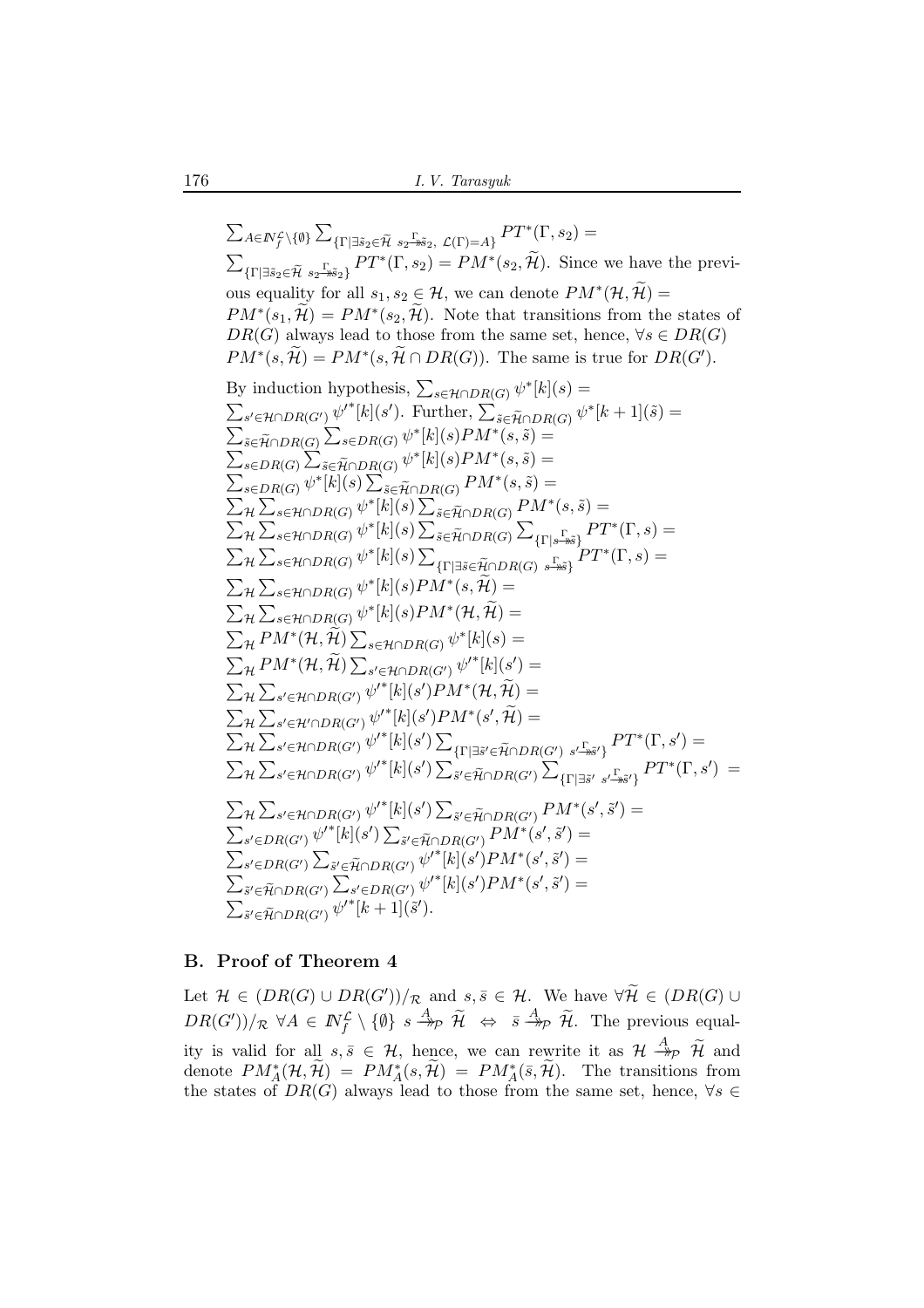$DR(G)$   $PM_A^*(s, \mathcal{H}) = PM_A^*(s, \mathcal{H} \cap DR(G))$ . The same is true for  $DR(G')$ . Let  $\Sigma = A_1 \cdots A_n$  be a step trace of G and G'. We have  $\exists \mathcal{H}_0, \ldots, \exists \mathcal{H}_n \in \mathcal{H}$  $(DR(G) \cup DR(G'))/R$   $\mathcal{H}_0 \stackrel{A_1}{\rightarrow} P_1$   $\mathcal{H}_1 \stackrel{A_2}{\rightarrow} P_2 \cdots \stackrel{A_n}{\rightarrow} P_n$   $\mathcal{H}_n$ . Let us prove that the sum of probabilities of all the paths starting in every  $s_0 \in \mathcal{H}_0$  and going through the states from  $\mathcal{H}_1, \ldots, \mathcal{H}_n$  is equal to the product of  $\mathcal{P}_1, \ldots, \mathcal{P}_n$ .

$$
\sum_{\{\Gamma_1,\ldots,\Gamma_n\mid s_0\stackrel{\Gamma_1}{\twoheadrightarrow}\ldots\stackrel{\Gamma_n}{\twoheadrightarrow}s_n,\ L(\Gamma_i)=A_i,\ s_i\in\mathcal{H}_i\ (1\leq i\leq n)\}}\prod_{i=1}^nPT^*(\Gamma_i,s_{i-1})=\prod_{i=1}^nPM^*_{A_i}(\mathcal{H}_{i-1},\mathcal{H}_i).
$$

We prove this equality by induction on the step trace length  $n$ .

• 
$$
n = 1
$$
  
\n
$$
\sum_{\{\Gamma_1|s_0\}=\lambda_1, \mathcal{L}(\Gamma_1)=A_1, s_1\in\mathcal{H}_1\}} P T^*(\Gamma_1, s_0) = P M_{A_1}^*(s_0, \mathcal{H}_1) = P M_{A_1}^*(\mathcal{H}_0, \mathcal{H}_1).
$$
\n•  $n \to n+1$   
\n
$$
\sum_{\{\Gamma_1,\ldots,\Gamma_n,\Gamma_{n+1}|s_0\}=\lambda_1,\ldots,\Gamma_{n+1}^*} P T^*(\Gamma_1, s_0) = P M_{A_1}^*(s_0, \mathcal{H}_1) =
$$
\n
$$
\sum_{\{\Gamma_1,\ldots,\Gamma_n\}=\lambda_1,\ldots,\Gamma_{n+1}^*} P T^*(\Gamma_1, s_{i-1}) =
$$
\n
$$
\sum_{\{\Gamma_1,\ldots,\Gamma_n\}=\lambda_1,\ldots,\Gamma_{n+1}^*} P T^*(\Gamma_1, s_{i-1}) =
$$
\n
$$
\sum_{\{\Gamma_1,\ldots,\Gamma_n\}=\lambda_1,\ldots,\Omega_{n+1}^*} P T^*(\Gamma_1, s_{i-1}) =
$$
\n
$$
\sum_{\{\Gamma_1,\ldots,\Gamma_n\}=\lambda_1,\ldots,\Omega_{n+1}^*} P T^*(\Gamma_1, s_{i-1}) =
$$
\n
$$
\sum_{\{\Gamma_1,\ldots,\Gamma_n\}=\lambda_1,\ldots,\Omega_{n+1}^*} P T^*(\Gamma_{n+1}, s_n) =
$$
\n
$$
\sum_{\{\Gamma_1,\ldots,\Gamma_n\}=\lambda_1,\ldots,\Omega_{n+1}^*} P T^*(\Gamma_1, s_{i-1})
$$
\n
$$
\sum_{\{\Gamma_{n+1}^*=\lambda_1,\ldots,\Omega_{n+1}^*} P T^*(\Gamma_1, s_{i-1}) = A_{i}, s_i\in\mathcal{H}_i \ (1\le i\le n) \}
$$
\n
$$
\prod_{i=1}^n P T^*(\Gamma_i, s_{i-1}) = M_{A_{n+1}}^*(s_n, \mathcal{H}_{n+1}) =
$$
\n
$$
\sum_{\{\Gamma_1,\ldots,\Gamma_n\}=\lambda_1,\ldots,\Omega_{n}}} P T^*(\Gamma_1, s_{i-1
$$